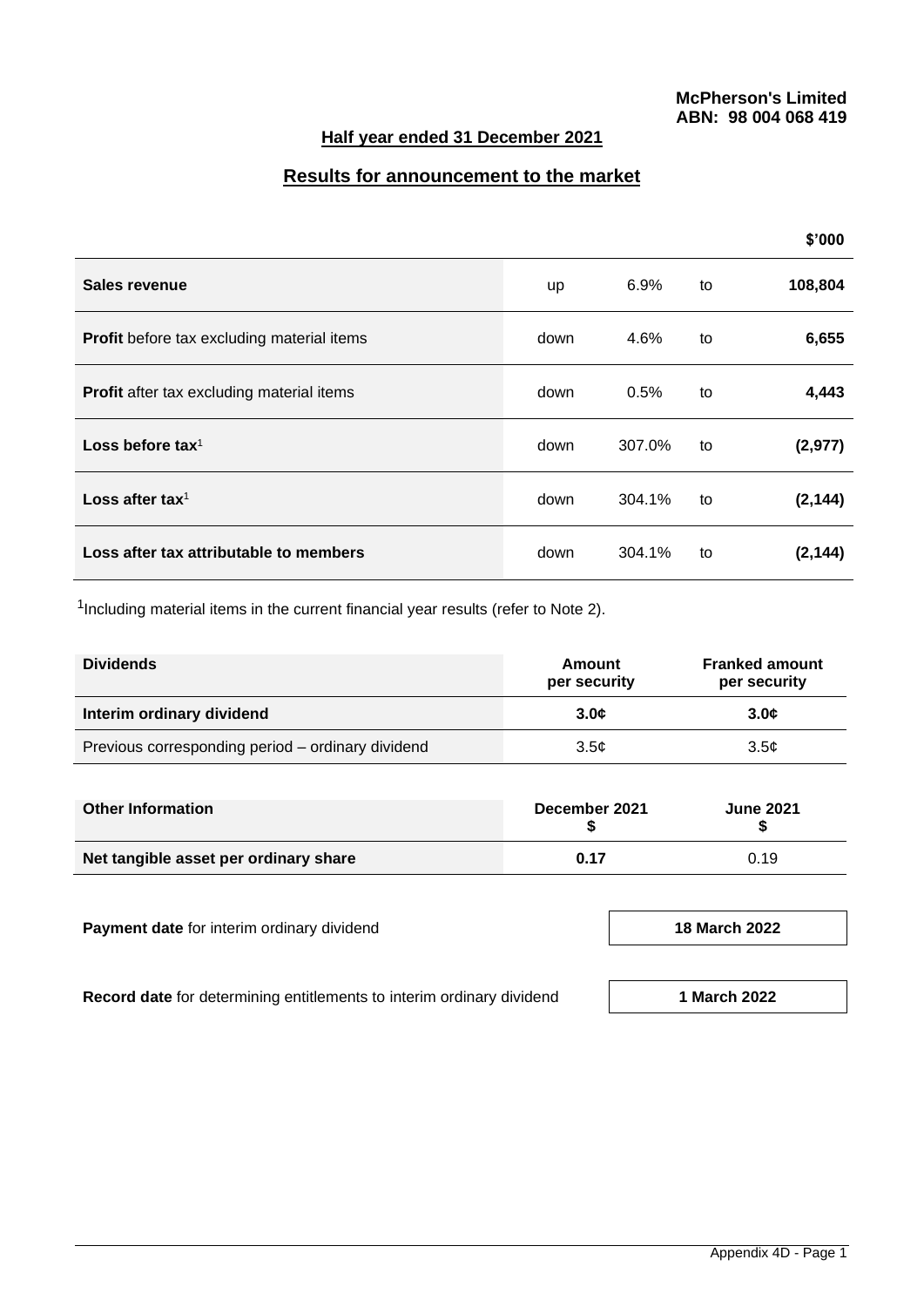# **McPherson's Limited Directors' Report For the half year ended 31 December 2021**

The Board of Directors presents the following report on the consolidated entity (referred to hereafter as the Group) consisting of McPherson's Limited and the entities it controlled at the end of, or during, the half year ended 31 December 2021.

#### **(a) Directors**

The following persons were Directors of McPherson's Limited during or since the half year period to the date of this report:

| A. Mervis     | Appointed as Chairman on 21 July 2021<br>Appointed as member of the Audit Committee and the People and Culture<br>Committee on 21 February 2022 |
|---------------|-------------------------------------------------------------------------------------------------------------------------------------------------|
| G.A. Cubbin   | Resigned as Chairman on 21 July 2021                                                                                                            |
|               | Resigned as a Non-Executive Director on 21 February 2022                                                                                        |
| G.W. Peck     | Chief Executive Officer and Managing Director<br>Þ.                                                                                             |
| J.M. McKellar | Chair of the People and Culture Committee                                                                                                       |
|               | Resigned as member of the Audit, Risk Management and Compliance<br>Committee on 21 February 2022                                                |
|               | Appointed as member of the Risk and Compliance Committee on 21 February                                                                         |
|               | 2022                                                                                                                                            |
|               |                                                                                                                                                 |
| A.J. Cook     | Appointed as member and Chair of Audit, Risk Management and Compliance<br>Committee on 19 January 2021                                          |
|               | Resigned as Chair of the Audit, Risk Management and Compliance Committee<br>Þ.                                                                  |
|               | on 21 February 2022                                                                                                                             |
|               | Appointed as Chair of the Risk and Compliance Committee on 21 February<br>2022                                                                  |
| G.R. Pearce   |                                                                                                                                                 |
| H. Thornton   | Appointed as Non-Executive Director on 20 December 2021                                                                                         |
|               | Appointed as Chair of the Audit Committee and member of the Risk and<br>Compliance Committee on 21 February 2022                                |
|               |                                                                                                                                                 |

### **(b) Principal activities**

McPherson's, established in 1860, is a leading supplier of Health, Wellness and Beauty products with operations in Australia, New Zealand and Asia. McPherson's markets and distributes beauty care, hair care, skin care, vitamins, supplements and personal care items such as facial wipes, cotton pads and foot comfort products, as well as a range of kitchen essentials such as baking paper, cling wrap and aluminium foil.

McPherson's revenue is primarily derived from its diversified portfolio of owned market-leading brands, including Dr. LeWinn's, A'kin, Manicare, Lady Jayne, Swisspers, Multix, Fusion Health, Oriental Botanicals, Moosehead and Maseur. McPherson's also manages a small number of brands for agency partners.

Manufacturing is outsourced to various suppliers, predominantly in Asia and Australia. McPherson's maintains a strong presence in Hong Kong and mainland China, focused on product sourcing and quality assurance.

#### **(c) Review of operations**

Total sales revenue of \$108.8 million was 7% above 1H21 (\$101.7 million). Domestic organic sales growth of 11% was achieved, driven by double digit growth in Manicare, Lady Jayne and Swisspers, despite the challenges presented by COVID-19, which illustrates the growth potential of the business.

Underlying profit before tax for the half year was \$6.7 million (1H21: \$7.0 million), excluding material items disclosed in note 2, within the guidance range provided in November 2021.

Statutory loss before tax, inclusive of material items, for the half year was (\$3.0) million (1H21 statutory profit before tax: \$1.4 million).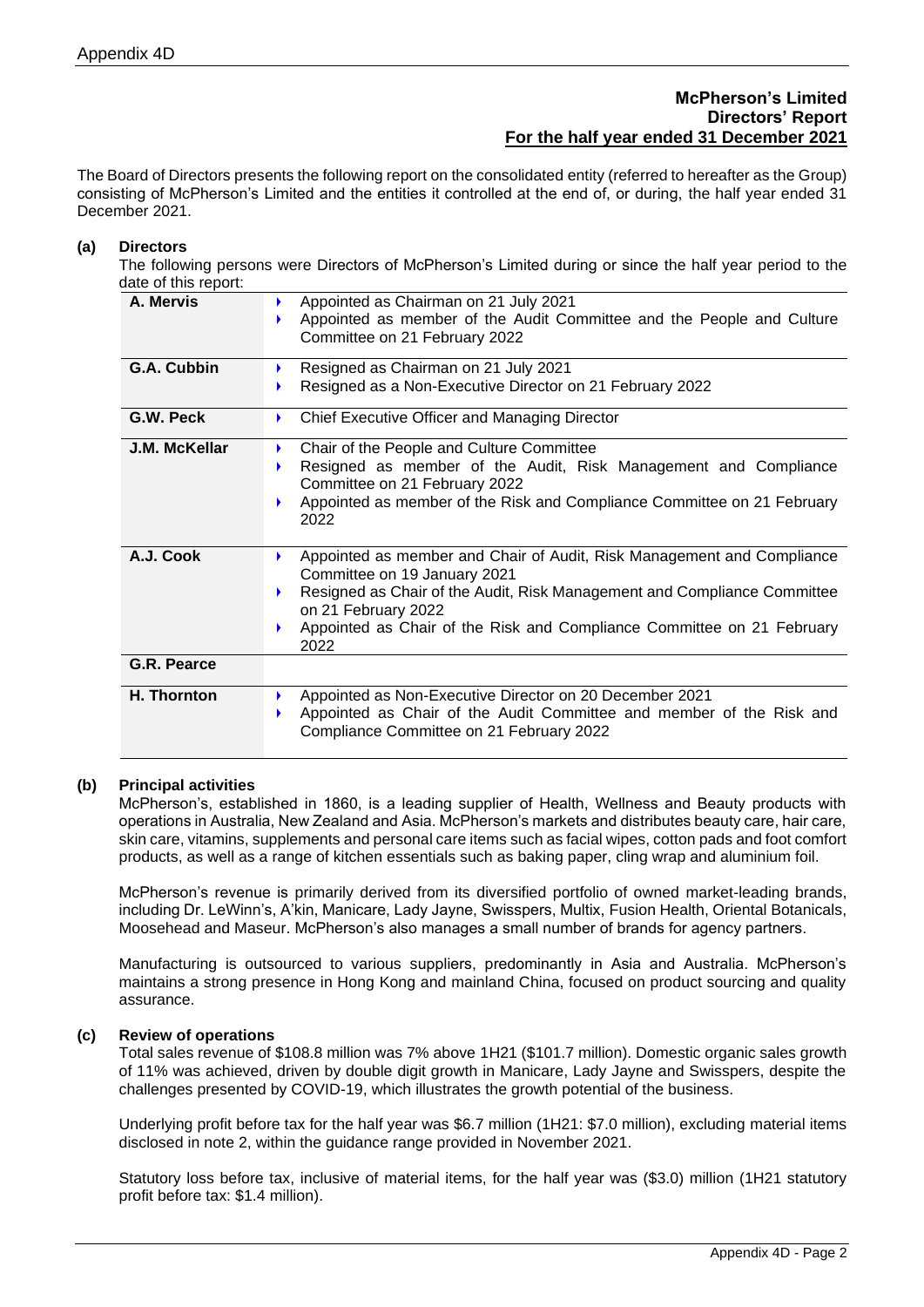### **McPherson's Limited Directors' Report (continued) For the half year ended 31 December 2021**

### **(c) Review of operations (continued)**

### **1H22 Commercial Business Unit (CBU) Performance**

*Australian and New Zealand - Beauty and Household Consumables (ANZ CBU)*

| <b>Underlying results</b> | 1H <sub>22</sub><br>(Sm) | 1H21<br>(\$m) | Change<br>sm) | Change<br>(%) |
|---------------------------|--------------------------|---------------|---------------|---------------|
| Sales revenue             | 96.7                     | 92.6          | 4.1           | 4%            |
| <b>Underlying EBIT</b>    | 10.8                     | 11.3          | (0.5)         | (4%)          |

Over 1H22, the ANZ CBU achieved market share growth in 4 of the 6 owned brand product categories in which it operates. Following substantial growth achieved in FY21, and under renewed leadership, the CBU generated further growth in its **essential beauty** category in 1H22 where sales grew 18% to \$38.3 million, driven by 25% growth in Swisspers, 19% growth in Manicare and 10% growth in sales of Lady Jayne products. New product innovations and a shift toward home-based beauty solutions continue to result in improved demand for the Company's core essential beauty products.

Domestic sales of Dr. LeWinn's and A'kin products grew 3% and 17% respectively, with A'kin benefiting from incremental ranging in the grocery channel in comparison with 1H21.These growth rates were achieved despite the recent COVID-19 enforced lockdowns, weakening demand in the broader cosmeceutical and natural skincare categories, demonstrating McPherson's market outperformance. Further, this growth was achieved in the context of the absence of international students and tourists which has led to reduced daigou demand in these categories. The Group's domestic sales of **skincare, haircare and bodycare brands** increased 6% to \$12.9 million, despite broader category declines.

McPherson's **household essentials** category is dominated by Multix, which is the market leader in many sub-categories of bags, wraps and foils in the grocery channel. Multix sales increased by 5% in 1H22 to \$27.9 million, with strong demand for Multix Alfoil products, garbage bags and baking papers.

Margins in the ANZ CBU were supported by the mix swing to essential beauty. However, overall contribution margin was adversely impacted by higher commodity and sea freight costs over 1H22, particularly impacting the Multix and Swisspers brands. Total operating expenses increased 4%, primarily due to increases in carton freight and advertising expenses. Consequently, ANZ underlying EBIT declined 4% to \$10.8m.

In response to the significant cost inflation noted above, material selling price increases have been agreed with key retailers in the household essentials category with implementation commencing this month.

#### *Health*

| <b>Underlying results</b> | 1H <sub>22</sub><br>(\$m) | 1H <sub>21</sub><br>(\$m) | Change<br>$(\mathsf{Sm})$ | Change<br>$(\% )$ |
|---------------------------|---------------------------|---------------------------|---------------------------|-------------------|
| Sales revenue             | 8.4                       | 1.3                       | 71                        | NCM <sup>1</sup>  |
| <b>Underlying EBIT</b>    | 1.3                       | 0.2                       | 11                        | <b>NCM</b>        |

The newly formed Health CBU comprises the premium Fusion Health and Oriental Botanicals brands. The 1H22 performance for Health was impacted by difficult trading conditions on the eastern seaboard with many health stores and pharmacies experiencing reduced foot traffic during COVID-19 lockdowns, particularly in Q1. Additionally, some raw material shortages and supply chain instability impacted core product inventory positions.

Contribution and EBIT margins were, however, in-line with expectations for 1H22, representing a strong performance given the difficult circumstances.

 $1$  NCM – Not considered meaningful due to 1H21 results being applicable to 1 month of trading due to acquisition on 30 November 2020.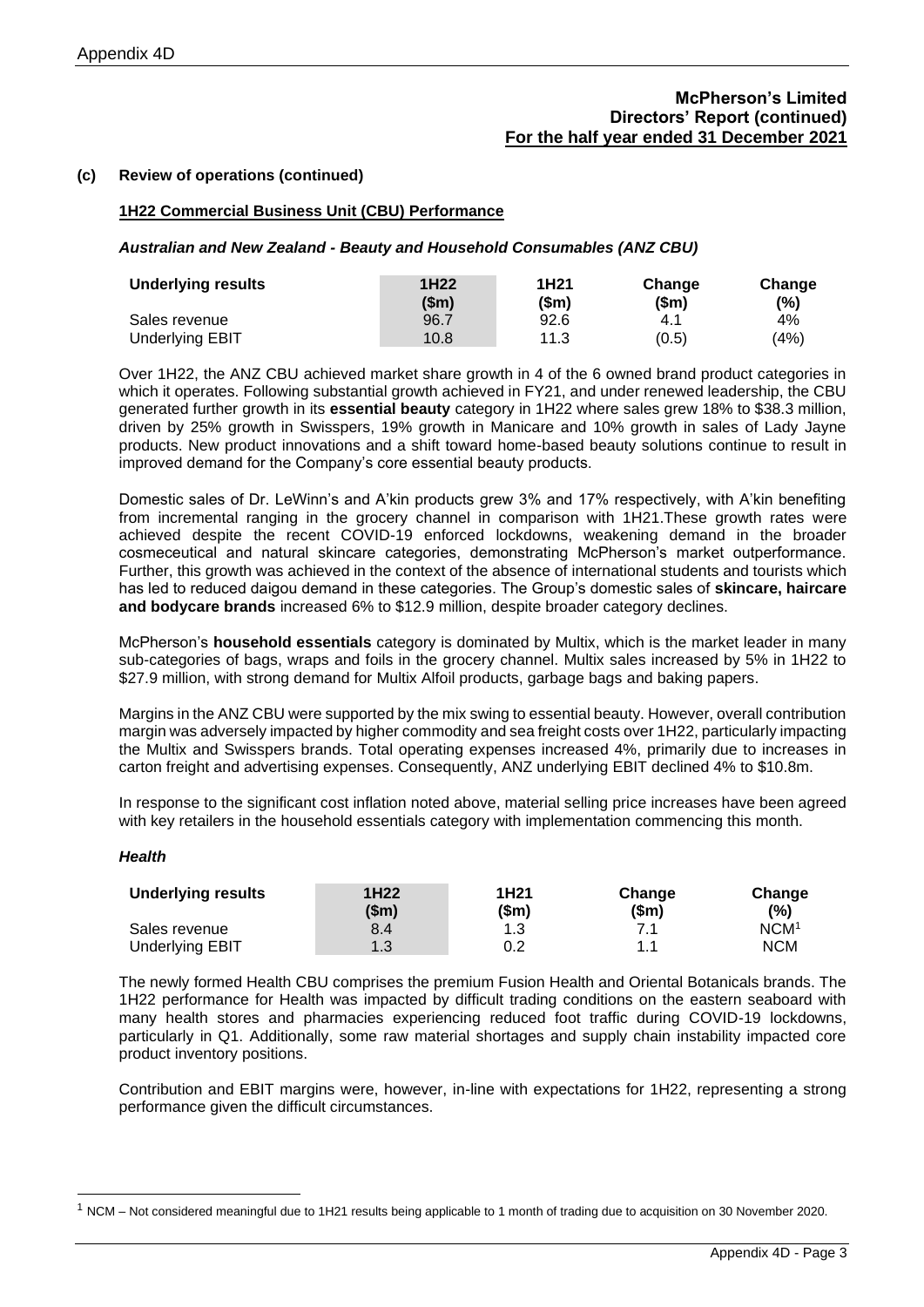# **McPherson's Limited Directors' Report (continued) For the half year ended 31 December 2021**

### **(c) Review of operations (continued)**

#### *International*

| <b>Underlying results</b> | 1H <sub>22</sub><br>(\$m) | 1H <sub>21</sub><br>(\$m) | Change<br>(\$m) | Change<br>(%) |
|---------------------------|---------------------------|---------------------------|-----------------|---------------|
| Sales revenue             | 3.7                       | 7.8                       | (4.1)           | (53%)         |
| <b>Underlying LBIT</b>    | (1.1)                     | (0.5)                     | (0.6)           | (120%)        |

Consistent with the Company's ASX release on 1 November 2021, sales of Dr. LeWinn's product to China of \$1.0 million in 1H22 were \$3.4 million below 1H21 (\$4.4 million) as cross-border e-commerce distribution into China remains constrained by excess inventory and reduced consumer demand.

1H22 sales into Singapore and surrounding countries declined to \$1.9 million (1H21: \$2.2 million) as significantly reduced in-bound tourism adversely impacted retail trade.

The resulting decline in 1H22 contribution from the International CBU was partially offset by a significant reduction in expenditure on advertising and promotion.

On 1 November 2021, the Board announced a prudent, one-off provision in the range of \$8 million to \$10 million in relation to excess Dr. LeWinn's inventory (and associated costs) that was acquired in 2019 and 2020 specifically to satisfy anticipated demand from China. A detailed review has subsequently been undertaken with a material one-off provision of \$9.4 million reflected in the 1H22 financial statements.

#### **Cash flow and balance sheet**

The 1H22 underlying cash conversion rate was seasonally low at 48% (1H21: 67%), given planned inventory increases ahead of Chinese New Year shutdowns and seasonally high Q2 sales. Despite this, net debt, excluding lease liabilities, remains low at \$8.8 million and the Company's gearing ratio (net bank debt excluding lease liabilities / total funds employed) was 7% at 31 December 2021 (31 December 2020: 3%).

The cash conversion rate is forecast to improve significantly in 2H22 in-line with seasonal trends and ongoing pro-active management, leading to further reduction in net bank debt.

#### **Operational Review update**

The Operational Review undertaken in 2H21 to capitalise on opportunities in the Health, Wellness and Beauty category and deliver shareholder value, focused on four key strategic pillars:

- Continued focus on core owned brands and key domestic channels
- Establish health & wellness as a new growth platform
- Expand international footprint
- Recalibrate cost base

The following actions have been taken to progress these outcomes during 1H22.

*1. Operating model for Dr. LeWinn's in Greater China*

Sales of Dr. LeWinn's product to China were significantly below expectations in 1H22, with crossborder e-commerce (CBEC) distribution into China likely to remain challenging over at least the next 12 months. With the unanticipated consequences created by the pandemic, the originally planned staged JV arrangements with Access Brands Management (ABM) have not been completed. ABM has been advised of McPherson's intention, to address the broader CBEC channel and that this will involve engaging with alternate providers in both distribution and marketing support.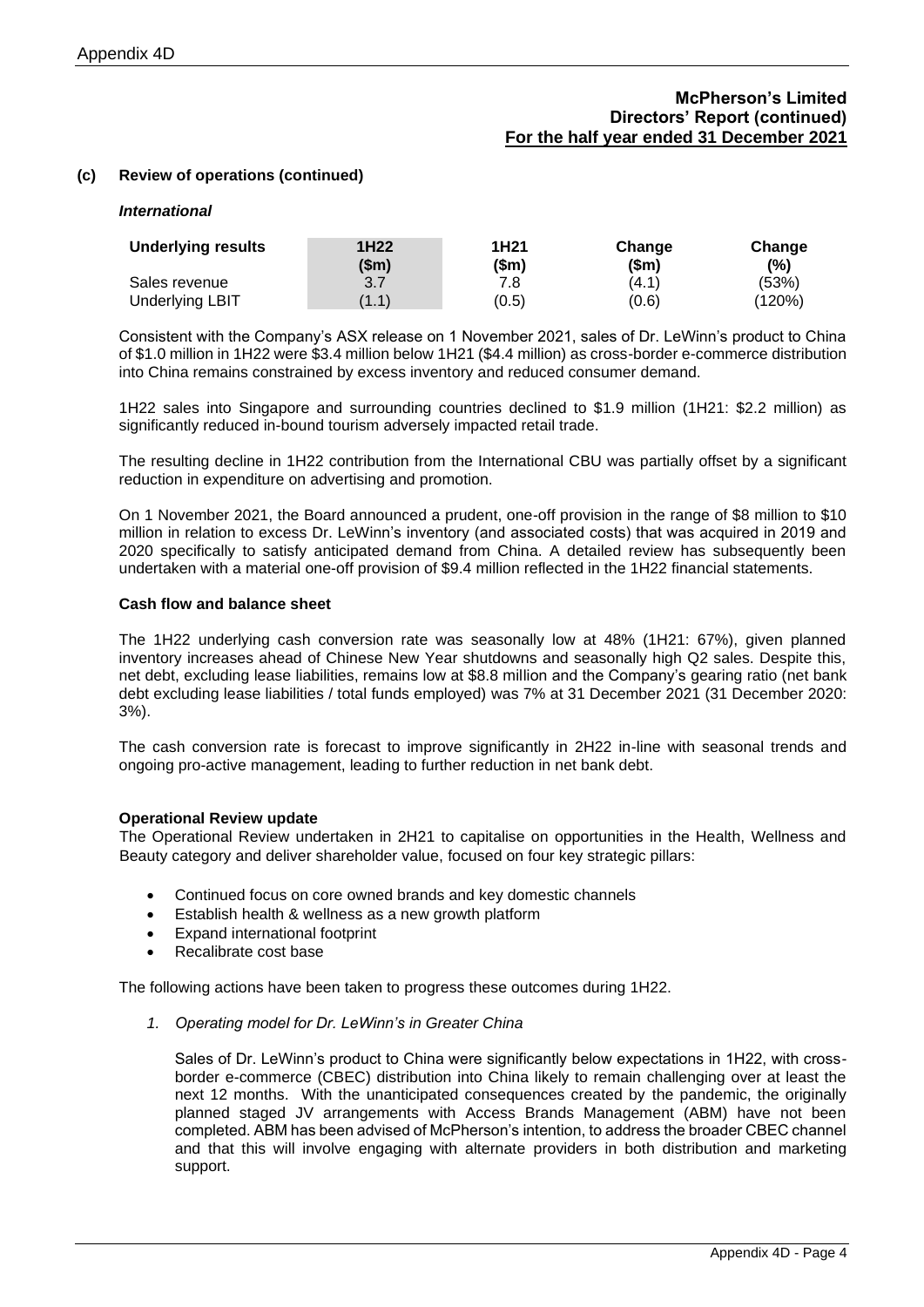### **McPherson's Limited Directors' Report (continued) For the half year ended 31 December 2021**

### **(c) Review of operations (continued)**

#### *2. Completion of CBU Management and Reporting structure*

The Company has embedded a new management and reporting structure to support and drive individual CBU responsibility for revenue and profit targets, marketing, customer relationships and commercial delivery.

#### *3. Cost reduction initiatives*

Management is well progressed in realising annualised cost reductions of at least \$3 million. In addition to the leaner Senior Leadership Team, these cost reductions comprise the exit from loss making joint ventures and reduced warehousing costs.

### **(d) Dividends**

The Directors have recommended that an interim ordinary dividend (fully franked) of 3.0 cents per share to be paid on 18 March 2022. These dividends were declared subsequent to the end of the half year period and therefore have not been recognised as a liability at 31 December 2021. Given the Group's low level of bank debt (\$8.8 million at 31 December 2021), the dividend reinvestment plan remains suspended.

### **(e) Events subsequent to balance date**

There has not arisen in the interval between the end of the half year and the date of this report, any item, transaction or event, of a material and unusual nature likely to significantly affect the operations of the Group, the results of those operations, or the state of affairs of the Group, in future financial years.

### **(f) Rounding**

The Group is of a kind referred to in ASIC Corporations (Rounding in Financial/Directors' Reports) Instrument 2016/191 and, in accordance with that instrument, all financial information in this Directors' Report and the Financial Report have been rounded to the nearest thousand dollars unless otherwise stated.

#### **(g) Auditor's independence declaration**

A copy of the auditor's independence declaration as required under section 307C of the *Corporations Act 2001* is set out on page 6.

Signed in accordance with a resolution of the Directors:

**A. Mervis G. Peck** 23 February 2022 23 February 2022

Auntern

Chairman Managing Director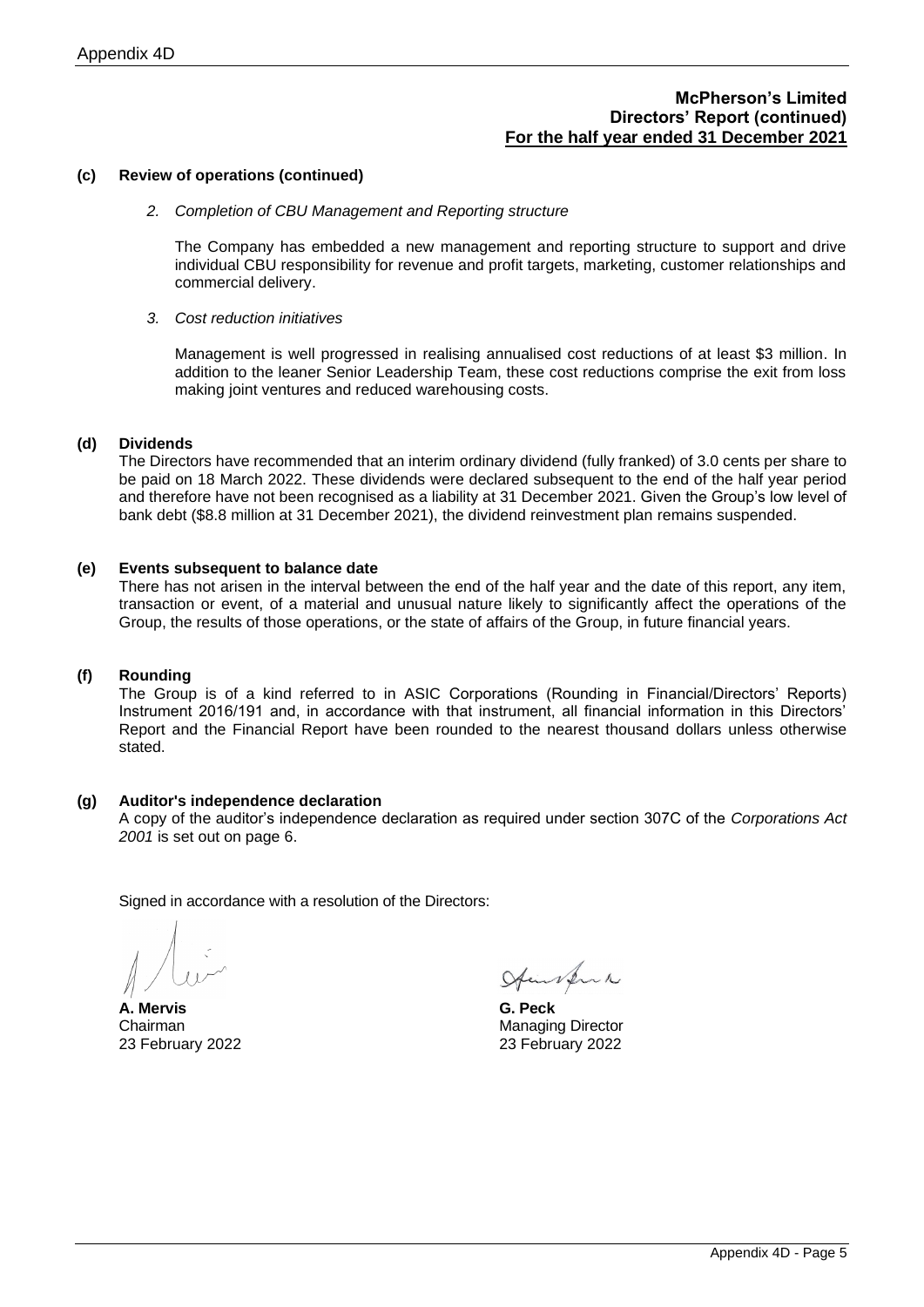

# Auditor's Independence Declaration

As lead auditor for the review of McPherson's Limited for the half-year ended 31 December 2021, I declare that to the best of my knowledge and belief, there have been:

- (a) no contraventions of the auditor independence requirements of the *Corporations Act 2001* in relation to the review; and
- (b) no contraventions of any applicable code of professional conduct in relation to the review.

This declaration is in respect of McPherson's Limited and the entities it controlled during the period.

P.J. lang

Paddy Carney Sydney Sydney Sydney Sydney Sydney Sydney Sydney Sydney Sydney Sydney Sydney Sydney Sydney Sydney Partner PricewaterhouseCoopers

23 February 2022

PricewaterhouseCoopers, ABN 52 780 433 757

One International Towers Sydney, Watermans Quay, Barangaroo, GPO BOX 2650, SYDNEY NSW 2001 T: +61 2 8266 0000, F: +61 2 8266 9999, www.pwc.com.au

Level 11, 1PSQ, 169 Macquarie Street, Parramatta NSW 2150, PO Box 1155 Parramatta NSW 2124 T: +61 2 9659 2476, F: +61 2 8266 9999, www.pwc.com.au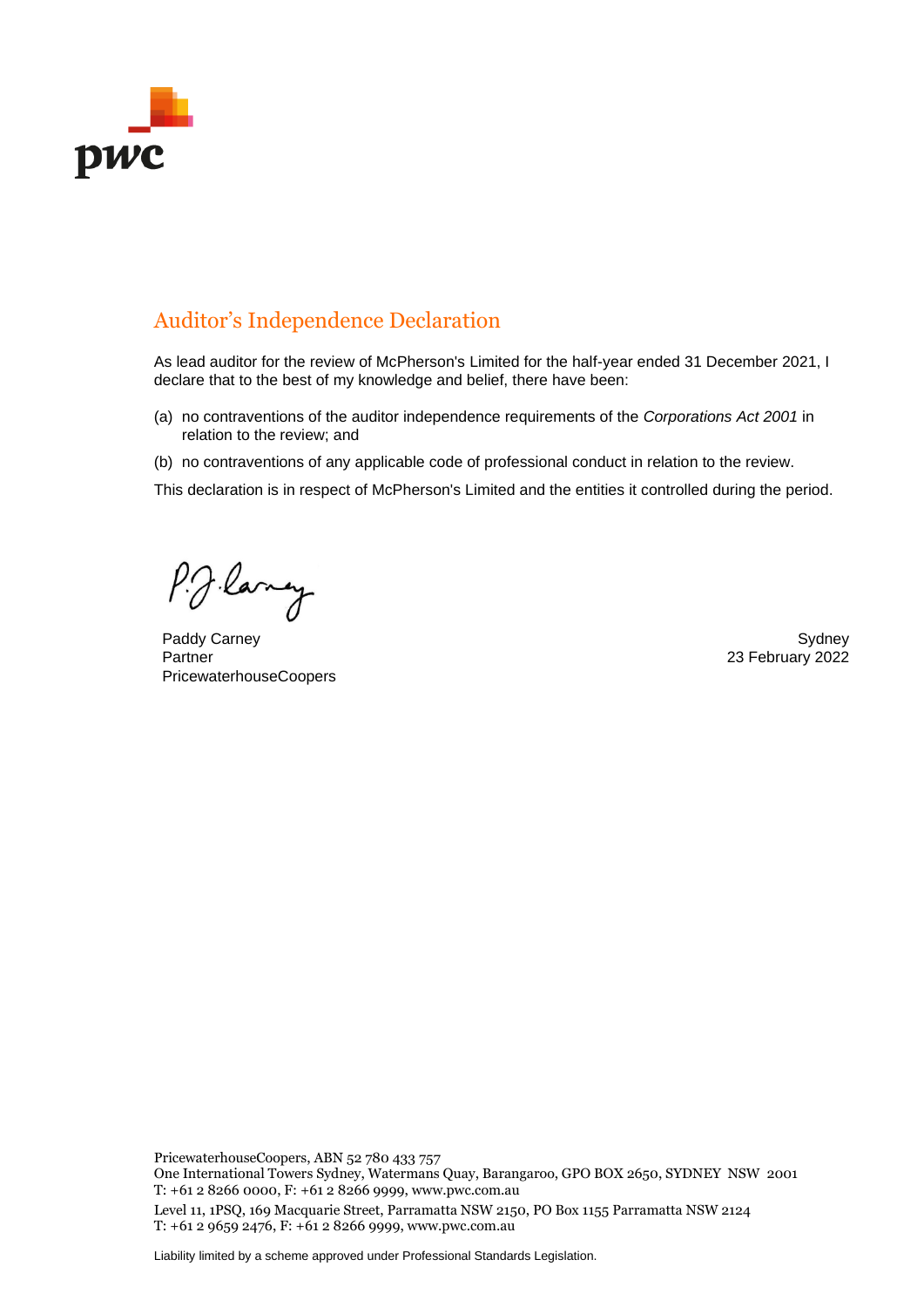# **McPherson's Limited Consolidated Statement of Comprehensive Income For the half year ended 31 December 2021**

|                                                                                          | <b>Note</b> | <b>Half Year</b><br><b>December</b><br>2021<br>\$'000 | Restated *<br><b>Half Year</b><br>December<br>2020<br>\$'000 |
|------------------------------------------------------------------------------------------|-------------|-------------------------------------------------------|--------------------------------------------------------------|
| <b>Revenue</b>                                                                           |             |                                                       |                                                              |
| Sales revenue                                                                            |             | 108,804                                               | 101,739                                                      |
| Other income                                                                             |             | 60                                                    | 239                                                          |
| Total revenue and other income                                                           |             | 108,864                                               | 101,978                                                      |
| <b>Expenses</b>                                                                          |             |                                                       |                                                              |
| Materials and consumables                                                                |             | (66, 735)                                             | (59, 958)                                                    |
| Employee costs                                                                           |             | (19, 695)                                             | (19, 041)                                                    |
| Advertising and promotions                                                               |             | (10, 802)                                             | (9,926)                                                      |
| Cartage and freight                                                                      |             | (3, 427)                                              | (2,688)                                                      |
| Third party warehousing                                                                  |             | (1,039)                                               | (1, 281)                                                     |
| Rental expenses                                                                          |             | (265)                                                 | (94)                                                         |
| Depreciation                                                                             |             | (2, 477)                                              | (2, 253)                                                     |
| Amortisation                                                                             |             | (324)                                                 | (399)                                                        |
| Release of contingent consideration                                                      |             |                                                       | 1,528                                                        |
| Other expenses                                                                           |             | (6, 356)                                              | (5, 408)                                                     |
| Operating profit or (loss) before net finance costs and<br>income tax                    |             | (2, 256)                                              | 2,458                                                        |
| Interest income                                                                          |             | 30                                                    | 134                                                          |
| Borrowing costs                                                                          |             | (578)                                                 | (658)                                                        |
| <b>Net finance costs</b>                                                                 |             | (548)                                                 | (524)                                                        |
| Share of net profit or (loss) of joint ventures accounted for<br>using the equity method |             | (173)                                                 | (496)                                                        |
| Profit / (Loss) before income tax                                                        |             | (2, 977)                                              | 1,438                                                        |
| Income tax benefit / (expense)                                                           | 6           | 833                                                   | (387)                                                        |
| Profit / (Loss) after tax                                                                |             | (2, 144)                                              | 1,051                                                        |
|                                                                                          |             |                                                       |                                                              |

\* Refer to note 1(b)

The above consolidated statement of comprehensive income should be read in conjunction with the following notes.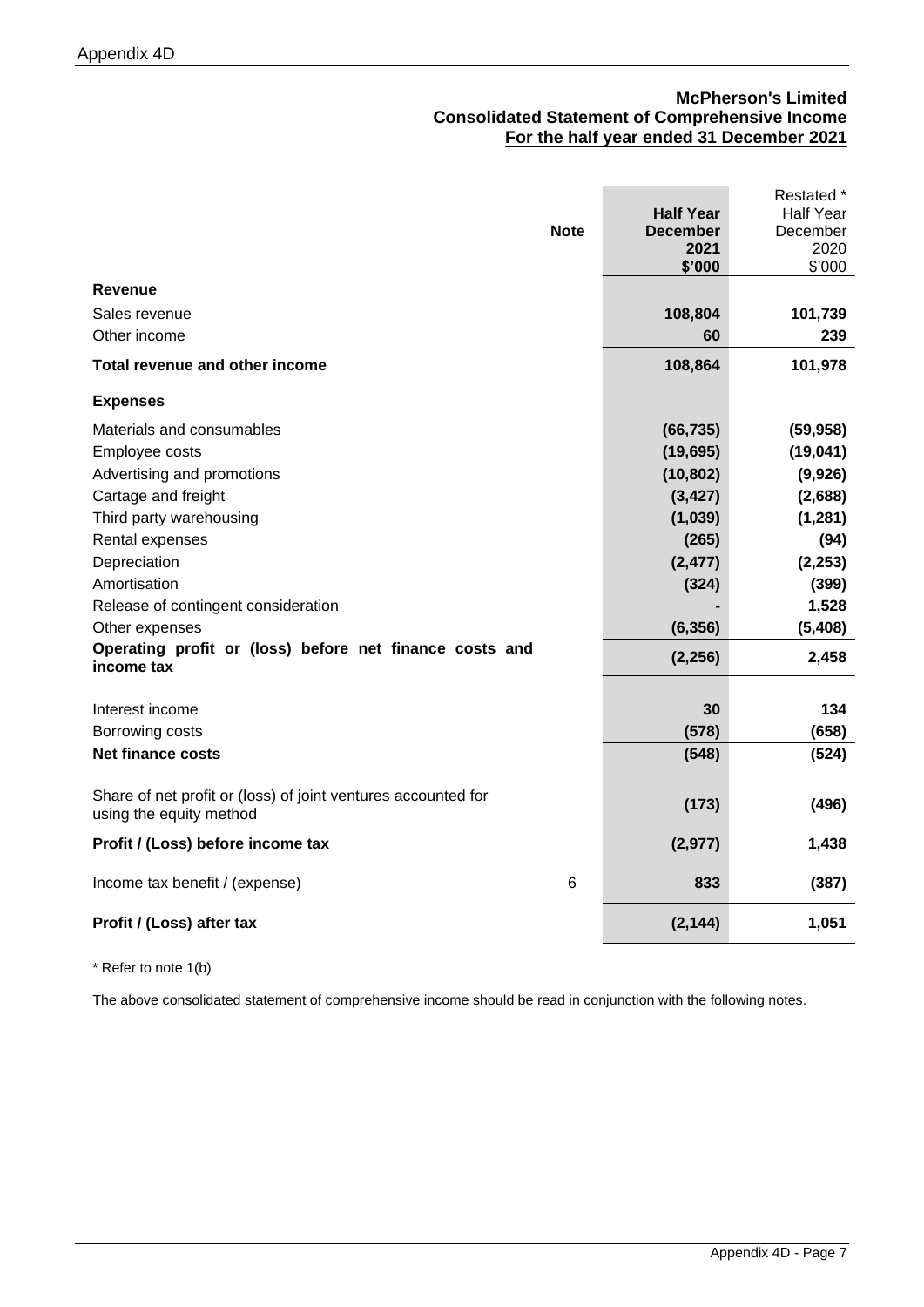# **McPherson's Limited Consolidated Statement of Comprehensive Income (continued) For the half year ended 31 December 2021**

| <b>Note</b>                                                                                          | <b>Half Year</b><br><b>December</b><br>2021<br>\$'000 | Restated*<br><b>Half Year</b><br>December<br>2020<br>\$'000 |
|------------------------------------------------------------------------------------------------------|-------------------------------------------------------|-------------------------------------------------------------|
| Profit / (Loss) after tax                                                                            | (2, 144)                                              | 1,051                                                       |
| Other comprehensive income / (expense)                                                               |                                                       |                                                             |
| Items that may be reclassified to profit or loss                                                     |                                                       |                                                             |
| Changes in fair value of cash flow hedges                                                            | 1,270                                                 | (4,067)                                                     |
| Exchange differences on translation of foreign operations                                            | 123                                                   | (141)                                                       |
| Income tax benefit / (expense) relating to these items                                               | (380)                                                 | 1,204                                                       |
| Items that will not be reclassified to profit or loss                                                |                                                       |                                                             |
| Changes in fair value of equity instruments at fair value through<br>3<br>other comprehensive income |                                                       | (4,000)                                                     |
| Other comprehensive income / (expense)                                                               | 1,013                                                 | (7,004)                                                     |
| Total comprehensive income / (expense)                                                               | (1, 131)                                              | (5,953)                                                     |

|                                     |    | <b>Cents</b> | Cents |
|-------------------------------------|----|--------------|-------|
| Basic earnings / (loss) per share   | 12 | (1.7)        | 0.9   |
| Diluted earnings / (loss) per share | 12 | (1.7)        | 0.9   |

\* Refer to note 1(b)

The above consolidated statement of comprehensive income should be read in conjunction with the following notes.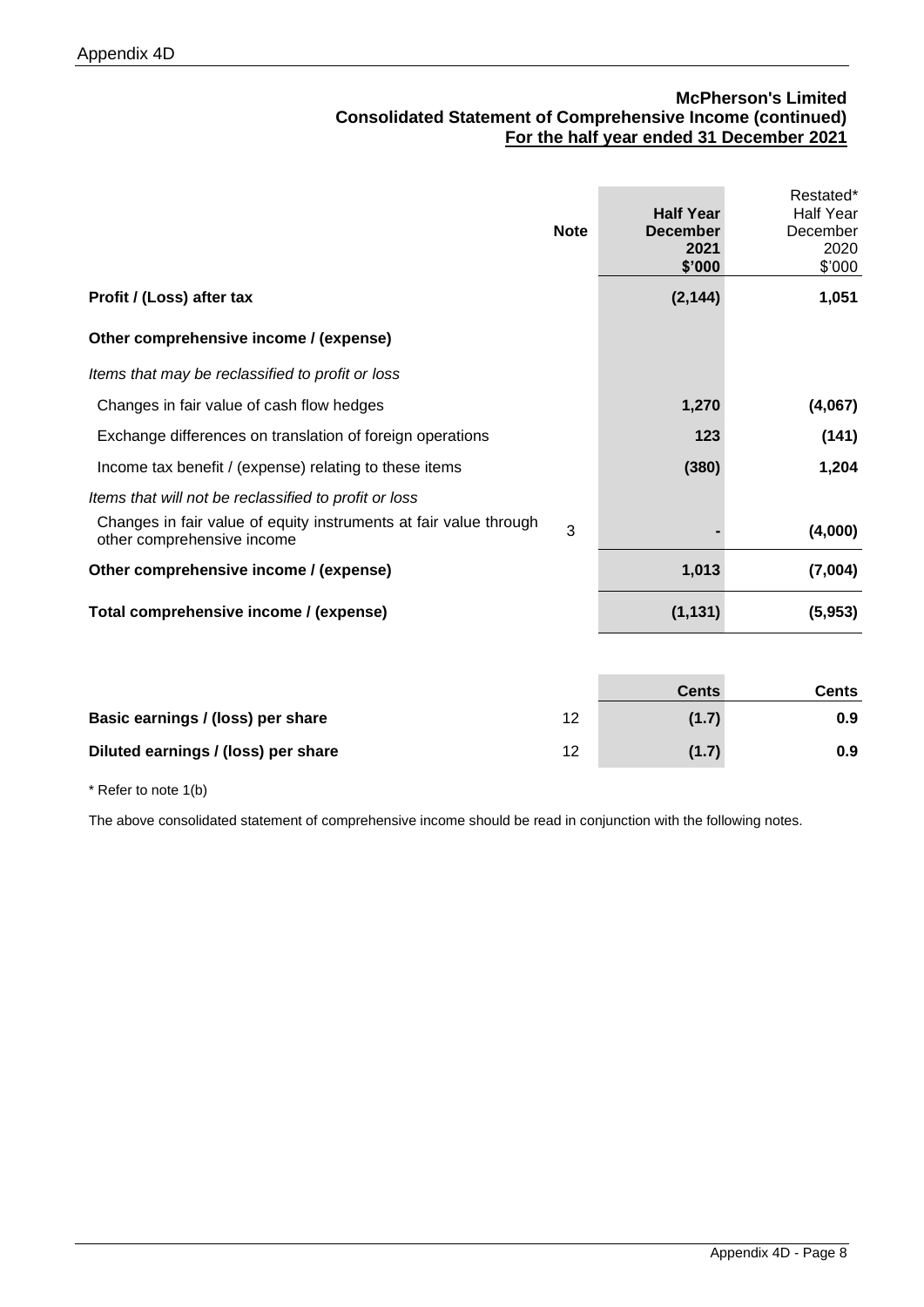# **McPherson's Limited Consolidated Balance Sheet As at 31 December 2021**

|                                      |                           |             | Restated * |
|--------------------------------------|---------------------------|-------------|------------|
|                                      |                           | 31 December | 30 June    |
|                                      |                           | 2021        | 2021       |
|                                      | <b>Note</b>               | \$'000      | \$'000     |
| <b>Current assets</b>                |                           |             |            |
| Cash and cash equivalents            |                           | 9,991       | 7,354      |
| Trade and other receivables          |                           | 38,339      | 37,625     |
| Inventories                          | $\overline{7}$            | 44,842      | 48,100     |
| Derivative financial instruments     | 3                         | 939         | 16         |
| Current tax asset                    |                           | 791         | 1,080      |
| <b>Total current assets</b>          |                           | 94,902      | 94,175     |
| <b>Non-current assets</b>            |                           |             |            |
| Property, plant and equipment        |                           | 6,265       | 6,439      |
| Right-of-use assets                  | 8                         | 13,679      | 3,456      |
| Intangible assets                    | $\boldsymbol{9}$          | 89,863      | 90,068     |
| Deferred tax assets                  |                           | 287         | 275        |
| Investment in joint ventures         |                           |             | 111        |
| <b>Total non-current assets</b>      |                           | 110,094     | 100,349    |
| <b>Total assets</b>                  |                           | 204,996     | 194,524    |
| <b>Current liabilities</b>           |                           |             |            |
| Trade and other payables             |                           | 42,293      | 42,043     |
| Lease liabilities                    | 8                         | 3,828       | 4,360      |
| Provisions                           |                           | 7,592       | 6,953      |
| Derivative financial instruments     | 3                         | 651         | 992        |
| <b>Current tax liabilities</b>       |                           | 32          | 48         |
| <b>Total current liabilities</b>     |                           | 54,396      | 54,396     |
| <b>Non-current liabilities</b>       |                           |             |            |
| <b>Borrowings</b>                    | 10                        | 18,830      | 15,773     |
| Lease liabilities                    | 8                         | 11,335      | 796        |
| Provisions                           |                           | 867         | 881        |
| Deferred tax liabilities             |                           | 7,869       | 8,035      |
| Derivative financial instruments     | $\ensuremath{\mathsf{3}}$ | 14          | 20         |
| <b>Total non-current liabilities</b> |                           | 38,915      | 25,505     |
| <b>Total liabilities</b>             |                           | 93,311      | 79,901     |
| <b>Net assets</b>                    |                           | 111,685     | 114,623    |
| <b>Equity</b>                        |                           |             |            |
| Contributed equity                   | 11                        | 206,640     | 206,363    |
| Reserves                             |                           | 56          | (803)      |
| <b>Accumulated losses</b>            |                           | (95, 011)   | (90, 937)  |
| <b>Total equity</b>                  |                           | 111,685     | 114,623    |
|                                      |                           |             |            |

\* Refer to note 1(b)

The above consolidated balance sheet should be read in conjunction with the following notes.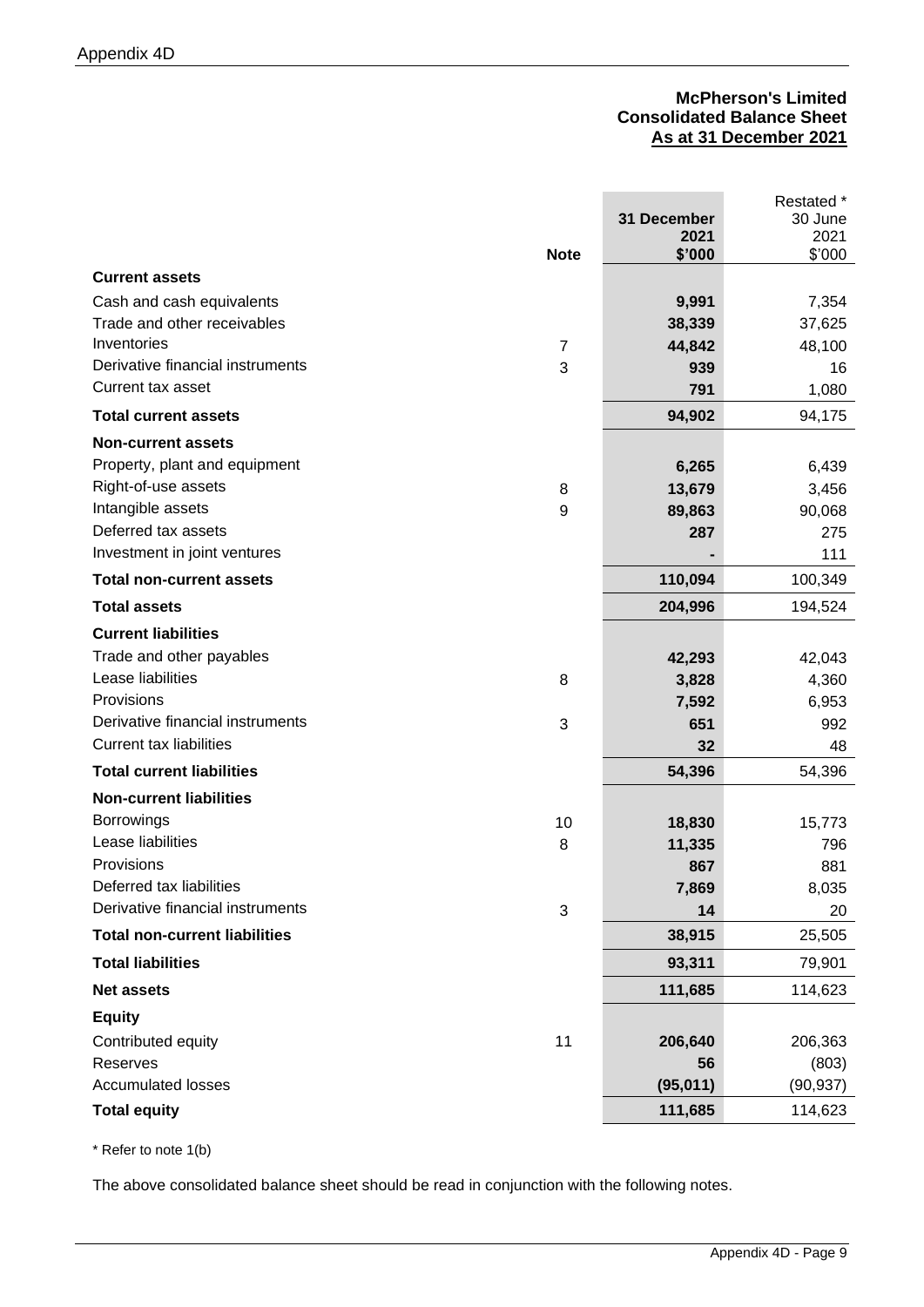# **McPherson's Limited Consolidated Statement of Changes in Equity For the half year ended 31 December 2021**

|                                                 | <b>Contributed</b><br>equity<br>\$'000 | <b>Reserves</b><br>\$'000 | <b>Accumulated</b><br>losses<br>\$'000 | <b>Total</b><br>equity<br>\$'000 |
|-------------------------------------------------|----------------------------------------|---------------------------|----------------------------------------|----------------------------------|
| Restated* balance at 30 June 2021               | 206,363                                | (803)                     | (90, 937)                              | 114,623                          |
| Profit for the half year                        |                                        |                           | (2, 144)                               | (2, 144)                         |
| Other comprehensive income / (expense)          |                                        | 1,013                     |                                        | 1,013                            |
| Total comprehensive income / (expense)          |                                        | 1,013                     | (2, 144)                               | (1, 131)                         |
| Transactions with shareholders                  |                                        |                           |                                        |                                  |
| Shares issued, net of transaction costs and tax | 277                                    | (277)                     |                                        |                                  |
| Dividends provided for or paid                  |                                        |                           | (1,930)                                | (1,930)                          |
| Share-based payment transactions with employees |                                        | 123                       |                                        | 123                              |
| <b>Total transactions with shareholders</b>     | 277                                    | (154)                     | (1,930)                                | (1,807)                          |
| <b>Balance at 31 December 2021</b>              | 206,640                                | 56                        | (95,011)                               | 111,685                          |

\* Refer to note 1(b)

The above consolidated statement of changes in equity should be read in conjunction with the following notes.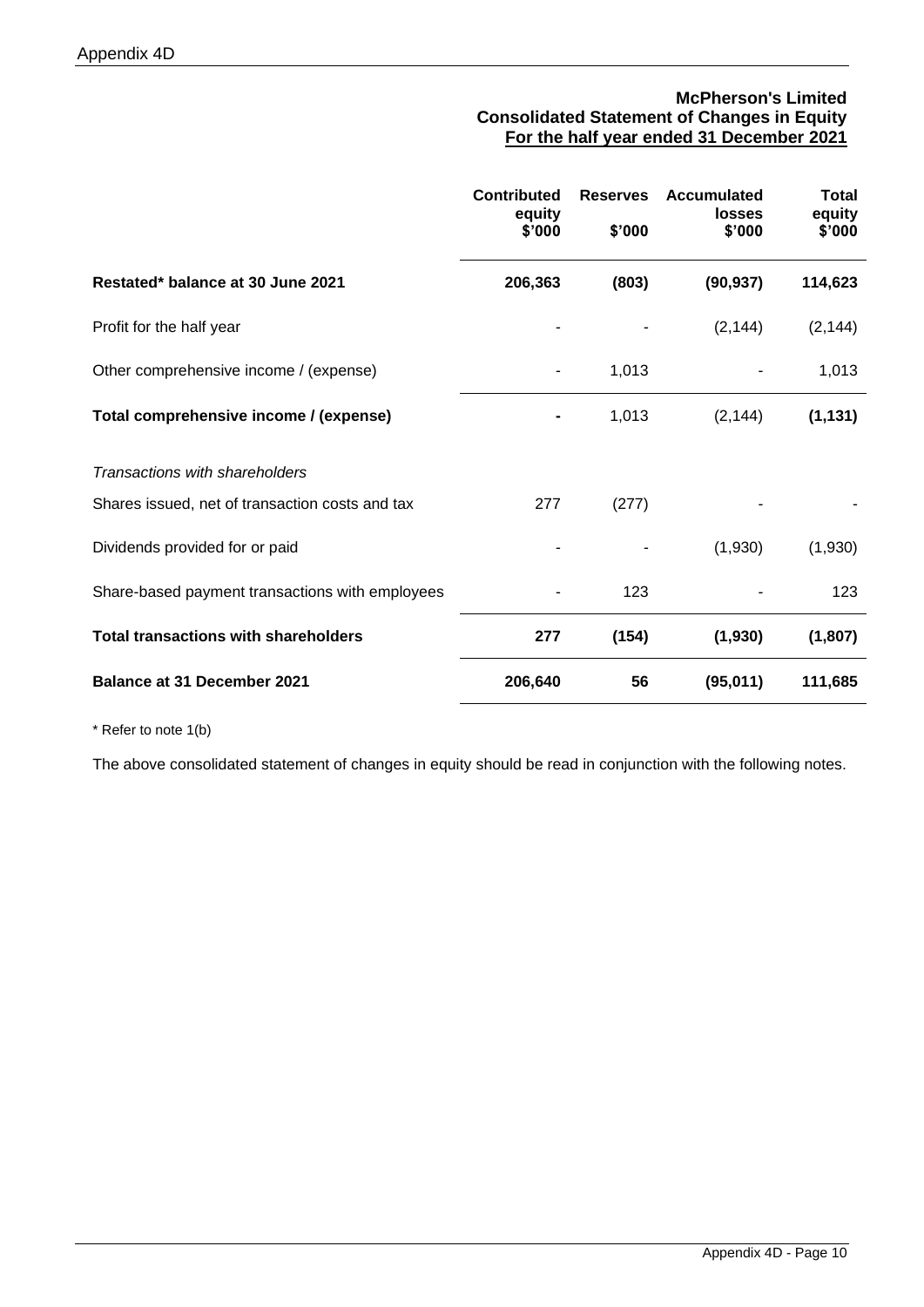# **McPherson's Limited Consolidated Statement of Changes in Equity (continued) For the half year ended 31 December 2021**

|                                                 | <b>Contributed</b><br>equity<br>\$'000 | <b>Reserves</b><br>\$'000 | Accumulated<br>losses<br>\$'000 | <b>Total</b><br>equity<br>\$'000 |
|-------------------------------------------------|----------------------------------------|---------------------------|---------------------------------|----------------------------------|
| Balance at 30 June 2020                         | 159,444                                | 4,342                     | (73, 557)                       | 90,229                           |
| Restated profit for the half year*              |                                        |                           | 1,051                           | 1,051                            |
| Other comprehensive income / (expense)          |                                        | (7,004)                   |                                 | (7,004)                          |
| Total comprehensive income / (expense)          |                                        | (7,004)                   | 1,051                           | (5,953)                          |
| Transactions with shareholders                  |                                        |                           |                                 |                                  |
| Shares issued, net of transaction costs and tax | 46,944                                 |                           |                                 | 46,944                           |
| Dividends provided for or paid                  |                                        |                           | (7, 515)                        | (7, 515)                         |
| Share-based payment transactions with employees |                                        | 246                       |                                 | 246                              |
| <b>Total transactions with shareholders</b>     | 46,944                                 | 246                       | (7, 515)                        | 39,675                           |
| Restated balance at 31 December 2020*           | 206,388                                | (2, 416)                  | (80, 021)                       | 123,951                          |

\* Refer to note 1(b)

The above consolidated statement of changes in equity should be read in conjunction with the following notes.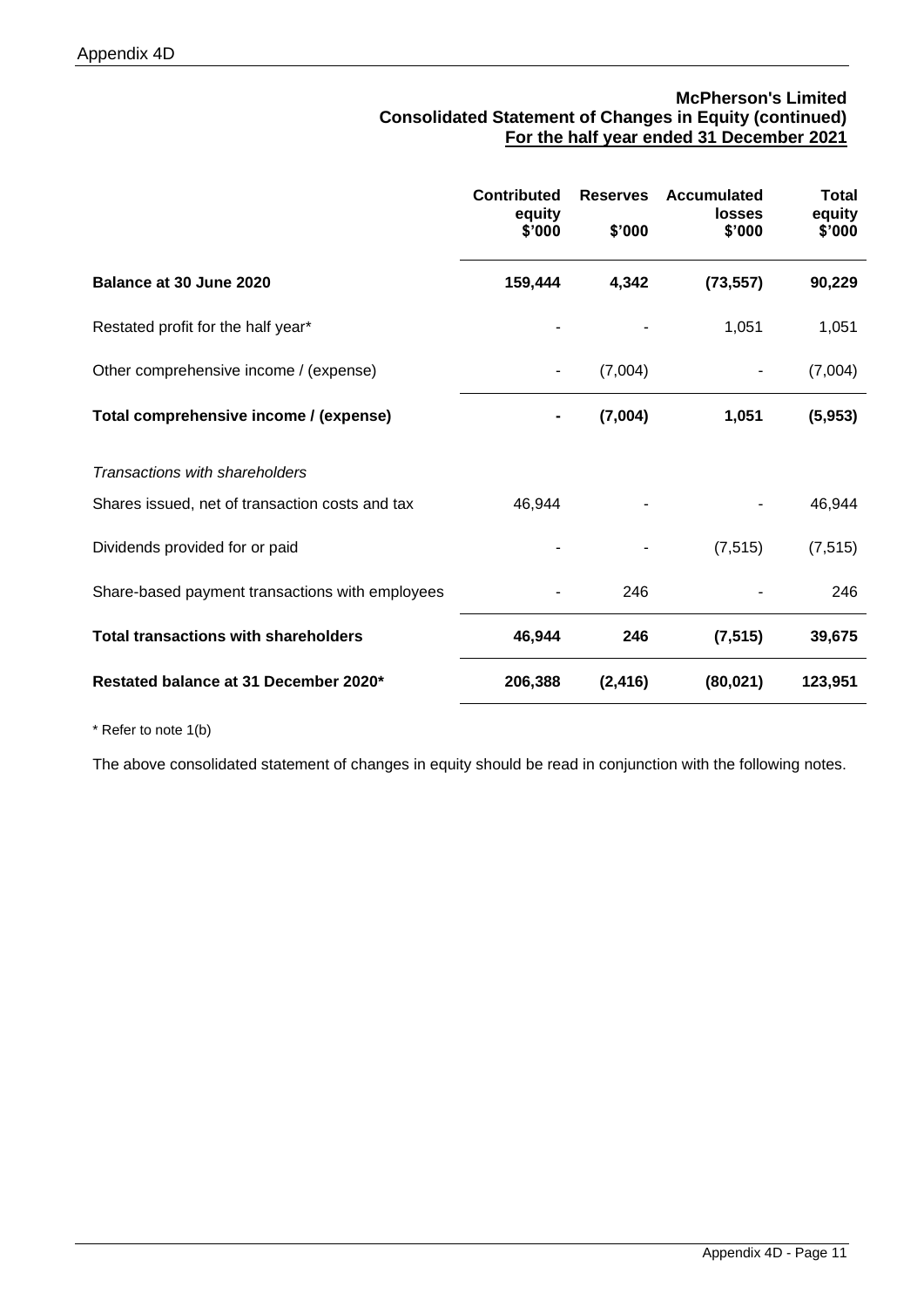# **McPherson's Limited Consolidated Statement of Cash Flows For the half year ended 31 December 2021**

|                                                         | <b>Half Year</b> | <b>Half Year</b> |
|---------------------------------------------------------|------------------|------------------|
|                                                         | <b>December</b>  | December         |
|                                                         | 2021             | 2020             |
| <b>Note</b>                                             | \$'000           | \$'000           |
| Cash flows from operating activities                    |                  |                  |
| Receipts from customers inclusive of GST                | 119,197          | 121,867          |
| Payments to suppliers and employees inclusive of GST    | (115, 059)       | (118, 725)       |
| Interest received                                       | 1                |                  |
| Interest and borrowing costs paid                       | (393)            | (548)            |
| Income tax refund received / (paid)                     | 556              | (3, 330)         |
| Net cash inflows / (outflows) from operating activities | 4,302            | (735)            |
|                                                         |                  |                  |
| <b>Cash flows from investing activities</b>             |                  |                  |
| Payments for purchase of property, plant and equipment  | (952)            | (856)            |
| Payments for purchase of intangible assets              | (75)             | (136)            |
| Loan to joint ventures                                  |                  | (379)            |
| Payments for acquisition of Global Therapeutics         |                  | (29, 401)        |
| Net cash (outflows) from investing activities           | (1,027)          | (30, 772)        |
| Cash flows from financing activities                    |                  |                  |
| Proceeds from borrowings                                | 20,557           | 61,007           |
| Repayment of borrowings                                 | (17, 500)        | (62, 666)        |
| Proceeds from issues of shares                          |                  | 45,912           |
| Share issue transaction costs net of tax                |                  | (920)            |
| Repayment of leases                                     | (1,805)          | (2, 116)         |
| Dividends paid                                          | (1,930)          | (5,809)          |
| Net cash inflows / (outflows) from financing activities | (678)            | 35,408           |
| Net increase / (decrease) in cash held                  | 2,597            | 3,901            |
| Cash at beginning of the half year                      | 7,354            | 7,149            |
| Effects of exchange rate changes on cash                | 40               | (119)            |
| Cash and cash equivalents at end of the half year       | 9,991            | 10,931           |

The above consolidated statement of cash flows should be read in conjunction with the following notes.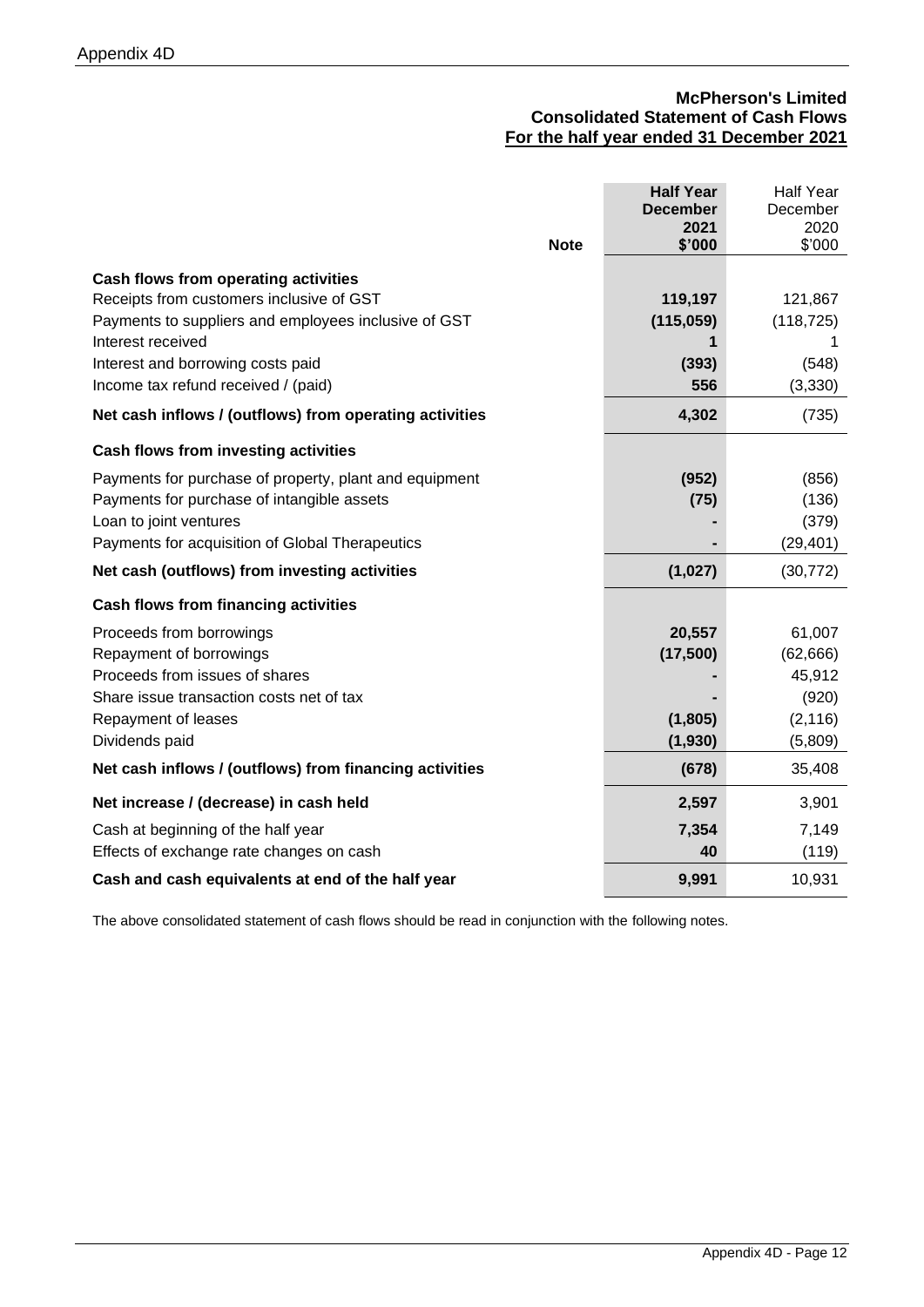### **1. Significant Accounting Policies**

McPherson's Limited is a company domiciled in Australia. The consolidated interim financial report for the half year period ended 31 December 2021 comprises McPherson's Limited and the entities it controlled at the end of, or during, the half year period (the "Group").

### **(a) Basis of Preparation**

This interim financial report has been prepared in accordance with Australian Accounting Standard AASB 134 *Interim Financial Reporting* and the *Corporations Act 2001*. The Group is a for-profit entity for the purpose of preparing the interim financial statements. The report is presented in Australian dollars.

This interim financial report does not include all the notes included in an annual financial report. Accordingly, this interim report is to be read in conjunction with the Annual Report for the year ended 30 June 2021 and the announcements made by the Group during the interim reporting period in accordance with the continuous disclosure requirements of the *Corporations Act 2001* and the ASX Listing Rules.

The accounting policies adopted are consistent with those of the previous financial year and the corresponding interim reporting period, except for the changes in accounting policies and the adoption of new and amended standards set out hereafter.

The interim financial report has been prepared on the basis of historical cost, except where assets and liabilities are stated at their fair values in accordance with relevant accounting policies.

#### **New and amended standards adopted by the Group**

The group has elected to adopt the following amendments early:

- AASB 2020-3 Amendments to Australian Accounting Standards Annual Improvements 2018–2020 and Other Amendments, and
- AASB 2021-5 Amendments to Australian Accounting Standards Deferred Tax related to Assets and Liabilities arising from a Single Transaction

The amendments listed above did not have any impact on the amounts recognised in prior periods and are not expected to significantly affect the current or future periods.

#### **New standards and interpretations not yet adopted**

Certain new accounting standards, amendments to accounting standards and interpretations have been published that are not mandatory for 31 December 2021 reporting periods and have not been early adopted by the group. These standards, amendments or interpretations are not expected to have a material impact on the entity in the current or future reporting periods and on foreseeable future transactions.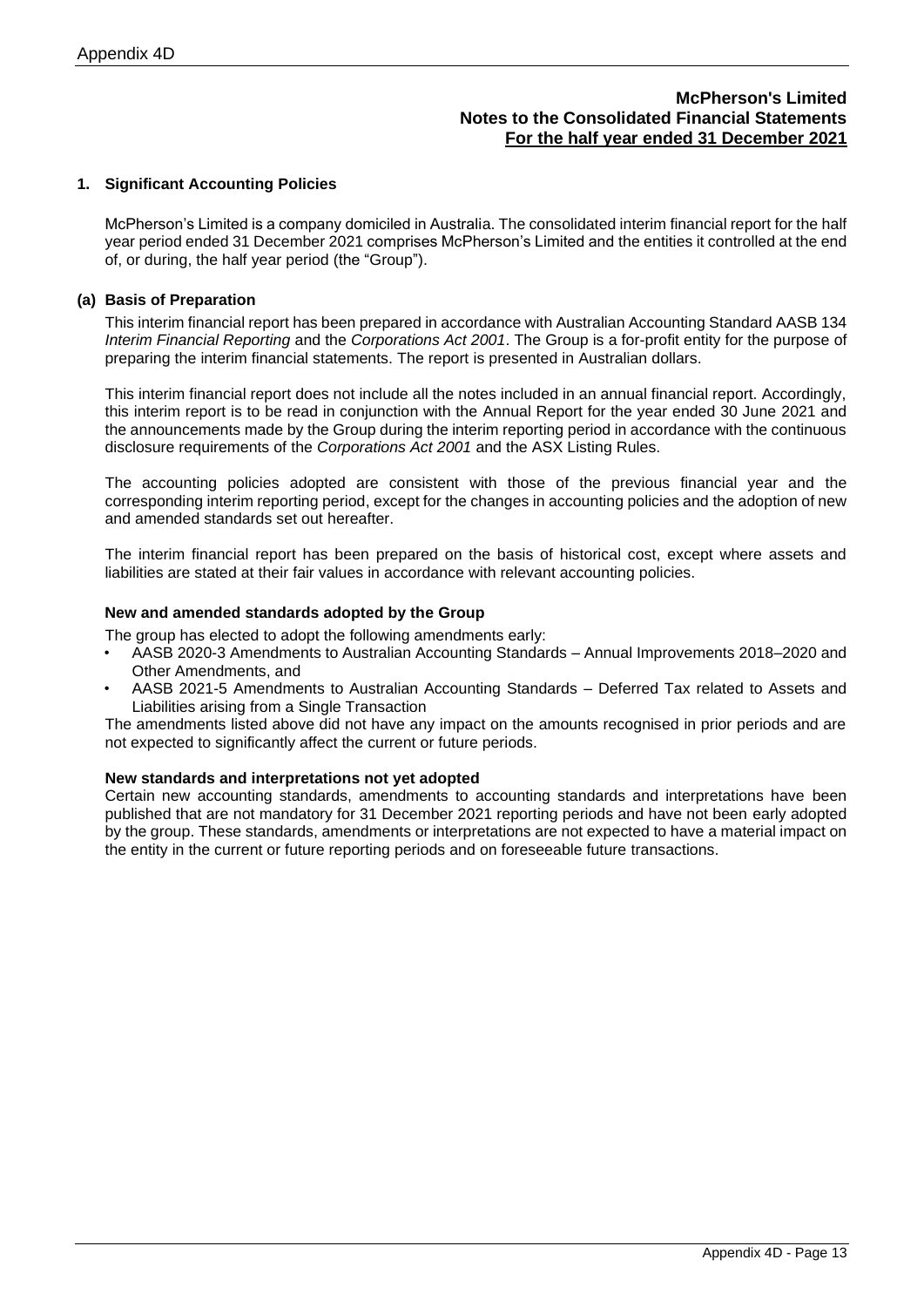### **1. Significant Accounting Policies (continued)**

#### **(b) Correction of an error**

In April 2021, the International Financial Reporting Standards Interpretations Committee (IFRIC) issued a final agenda decision titled Configuration or customisation costs in a cloud computing arrangement. The decision discusses whether configuration or customisation expenditure relating to cloud computing arrangements is able to be recognised as an intangible asset and if not, over what time period the expenditure is expensed.

The Group's accounting policy has historically been to capitalise all costs related to cloud computing arrangements as intangible assets in the Consolidated Balance Sheet. The adoption of this IFRIC agenda decision results in a reclassification of these intangible assets to either a prepaid asset in the Consolidated Balance Sheet and/or recognition as an expense in the Consolidated Statement of Comprehensive Income, impacting both the current and prior periods presented.

The Group's preliminary assessment at 30 June 2021 indicated that the impact of this IFRIC agenda decision was not material, and therefore the Group had not adopted this IFRIC agenda decision in the year ended 30 June 2021.

The Group finalised its assessment in FY22 and restated the 30 June 2021 financial statements as follows:

| <b>30 June 2021</b> | Increase /                                                                                                                                   | <b>Restated</b><br>30 June 2021                                                                               |
|---------------------|----------------------------------------------------------------------------------------------------------------------------------------------|---------------------------------------------------------------------------------------------------------------|
| \$'000              | \$'000                                                                                                                                       | \$'000                                                                                                        |
| 90,540              | (472)                                                                                                                                        | 90,068                                                                                                        |
|                     |                                                                                                                                              | (8,035)                                                                                                       |
|                     |                                                                                                                                              | 114,623                                                                                                       |
|                     |                                                                                                                                              | (90, 937)                                                                                                     |
|                     |                                                                                                                                              | 114,623                                                                                                       |
|                     |                                                                                                                                              |                                                                                                               |
| Half year           | Increase /                                                                                                                                   | <b>Restated</b>                                                                                               |
| <b>December</b>     | (Decrease)                                                                                                                                   | <b>Half year</b>                                                                                              |
| 2020                | \$'000                                                                                                                                       | <b>December</b>                                                                                               |
|                     |                                                                                                                                              | 2020                                                                                                          |
|                     |                                                                                                                                              | \$'000                                                                                                        |
|                     |                                                                                                                                              | (399)                                                                                                         |
|                     |                                                                                                                                              | 2,458                                                                                                         |
|                     |                                                                                                                                              |                                                                                                               |
|                     |                                                                                                                                              | 1,438                                                                                                         |
|                     |                                                                                                                                              | (387)                                                                                                         |
|                     |                                                                                                                                              | 1,051                                                                                                         |
|                     |                                                                                                                                              | (7,004)                                                                                                       |
|                     |                                                                                                                                              | (5,953)                                                                                                       |
|                     |                                                                                                                                              |                                                                                                               |
| Half year           | Increase /                                                                                                                                   | <b>Restated</b><br>Half year                                                                                  |
|                     | (8, 176)<br>114,954<br>(90, 606)<br>114,954<br>\$'000<br>(237)<br>2,620<br>1,600<br>(436)<br>1,164<br>(7,004)<br>(5, 840)<br><b>December</b> | (Decrease)<br>141<br>(331)<br>(331)<br>(331)<br>(162)<br>(162)<br>(162)<br>49<br>(113)<br>(113)<br>(Decrease) |

|                            | 2020<br><b>Cents</b> | <b>Cents</b> | <b>December</b><br>2020<br><b>Cents</b> |
|----------------------------|----------------------|--------------|-----------------------------------------|
| Basic earnings per share   | ่า .0                | (0.1)        | 0.9                                     |
| Diluted earnings per share | 1.O                  | (0.1)        | 0.9                                     |

The correction further affected some of the amounts disclosed in note 6 Income Tax and note 9 Intangible Assets.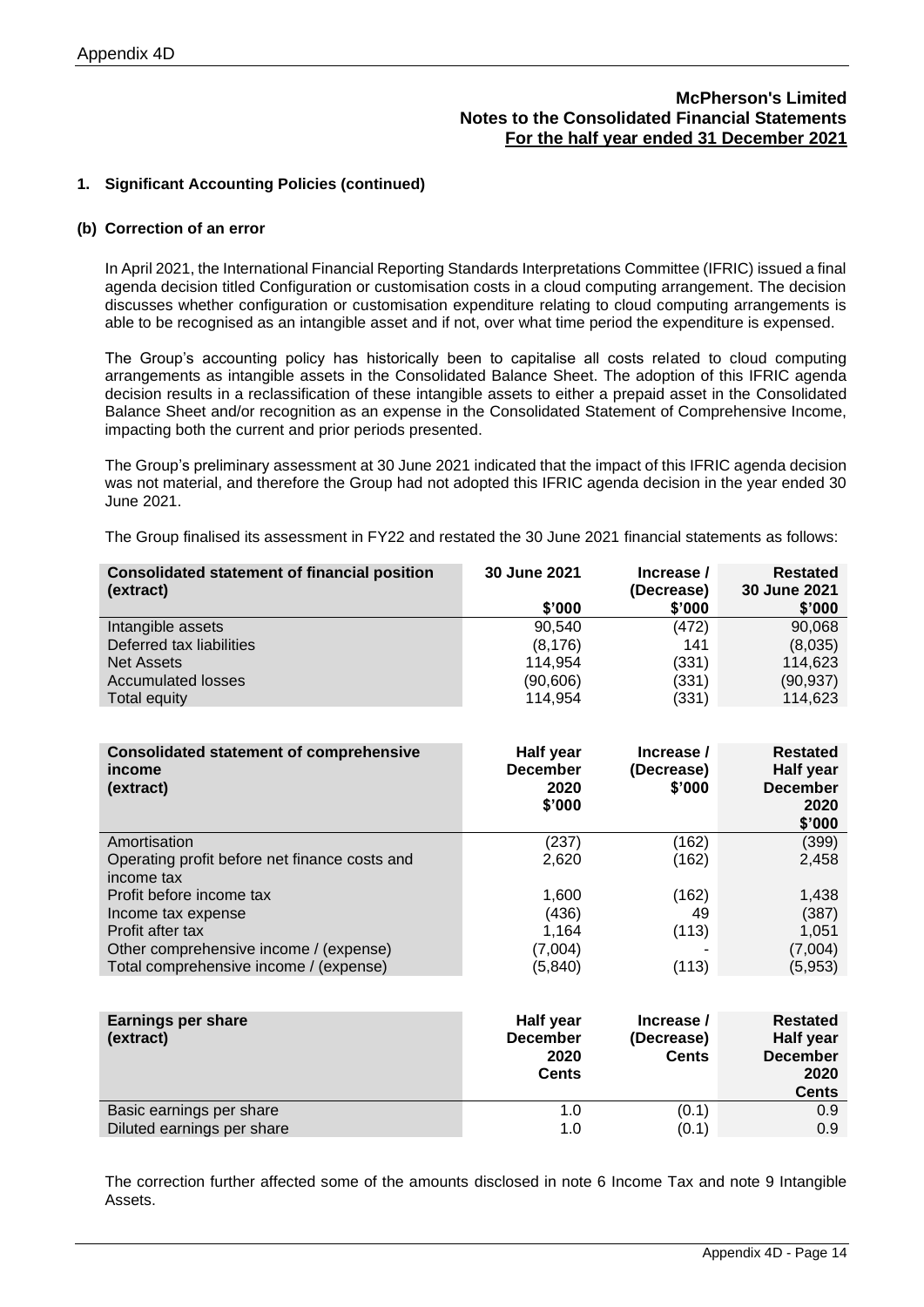### **1. Significant Accounting Policies (continued)**

### **(c) Significant Accounting Estimates**

The preparation of a financial report in conformity with Australian Accounting Standards requires management to make judgements, estimates and assumptions that affect the application of policies and reported amounts of assets and liabilities, income and expenses. The estimates and associated assumptions are based on historical experience and various other factors that are believed to be reasonable under the circumstances, the results of which form the basis of making the judgements about carrying values of assets and liabilities. Actual results may differ from these estimates. The estimates and associated assumptions are reviewed on an ongoing basis.

The areas involving a higher degree of judgement or complexity, where assumptions and estimates are significant are discussed below:

#### **Estimated recoverable amount of goodwill and indefinite lived brand names**

The Group tests goodwill and indefinite lived brand names annually for impairment, or more frequently if events or changes in circumstances indicate that they might be impaired. In calculating the recoverable amount of these assets, the use of key assumptions is required.

#### **Provision for stock obsolescence**

Inventories are valued at the lower of cost and net realisable value. Estimates are required to be made in relation to the recoverable amount of inventory based on projected sales volumes and sell prices.

### **(d) Reclassification**

Certain comparative amounts have been reclassified to conform with the current period classification to better reflect the nature of the financial position and performance of the Group.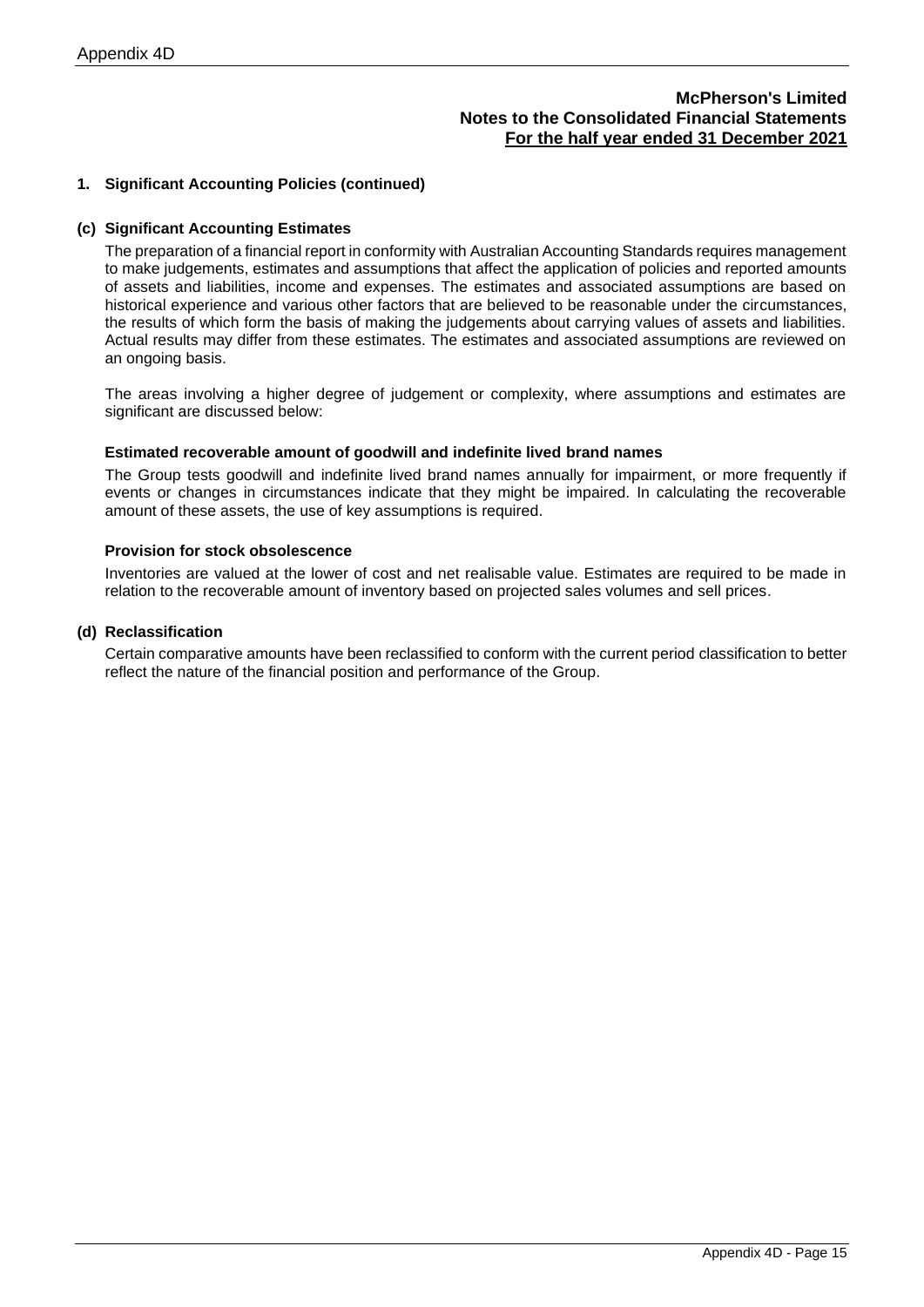# **2. Material Items**

The Group's loss after income tax includes the following items that are material because of their nature or size:

|     |                                                                        | <b>Half Year</b> | <b>Half Year</b> |
|-----|------------------------------------------------------------------------|------------------|------------------|
|     |                                                                        | <b>December</b>  | December         |
|     |                                                                        | 2021             | 2020             |
|     |                                                                        | \$'000           | \$'000           |
| (a) | Dr. LeWinn's inventory provision                                       | (9, 435)         |                  |
|     | Less applicable income tax benefit                                     | 2,830            |                  |
|     |                                                                        | (6,605)          |                  |
|     |                                                                        |                  |                  |
| (b) | Restructuring expenses                                                 | (379)            |                  |
|     | Less applicable income tax benefit                                     | 189              |                  |
|     |                                                                        | (190)            |                  |
|     |                                                                        |                  |                  |
| (C) | Regulatory review expenses                                             | (260)            |                  |
|     | Less applicable income tax benefit                                     | 78               |                  |
|     |                                                                        | (182)            |                  |
|     |                                                                        |                  |                  |
| (d) | Net effect from the exit of the Kotia joint venture                    | 442              |                  |
|     | Less applicable income tax expense                                     | (53)             |                  |
|     |                                                                        | 389              |                  |
|     |                                                                        |                  |                  |
| (e) | Inventory provision for OzGuard hand sanitisers                        |                  | (6, 143)         |
|     | Less applicable income tax benefit                                     |                  | 1,843            |
|     |                                                                        |                  | (4,300)          |
|     |                                                                        |                  |                  |
| (f) | Cash salary & fee package for the resignation of the Managing Director |                  | (690)            |
|     | Less applicable income tax benefit                                     |                  | 207              |
|     |                                                                        |                  | (483)            |
|     |                                                                        |                  |                  |
| (g) | Acquisition costs in relation to the Global Therapeutics business      |                  | (231)            |
|     | Less applicable income tax benefit                                     |                  | 69               |
|     |                                                                        |                  | (162)            |
|     |                                                                        |                  |                  |
| (h) | Release of contingent consideration for the My Kart joint venture      |                  | 1,528            |
|     |                                                                        |                  |                  |
|     | Less applicable income tax expense                                     |                  |                  |
|     |                                                                        |                  | 1,528            |
|     | Total material items before income tax                                 | (9,632)          | (5, 536)         |
|     | Less applicable income tax benefits                                    | 3,044            | 2,119            |
|     | Total material items after income tax                                  | (6, 588)         | (3, 417)         |
|     |                                                                        |                  |                  |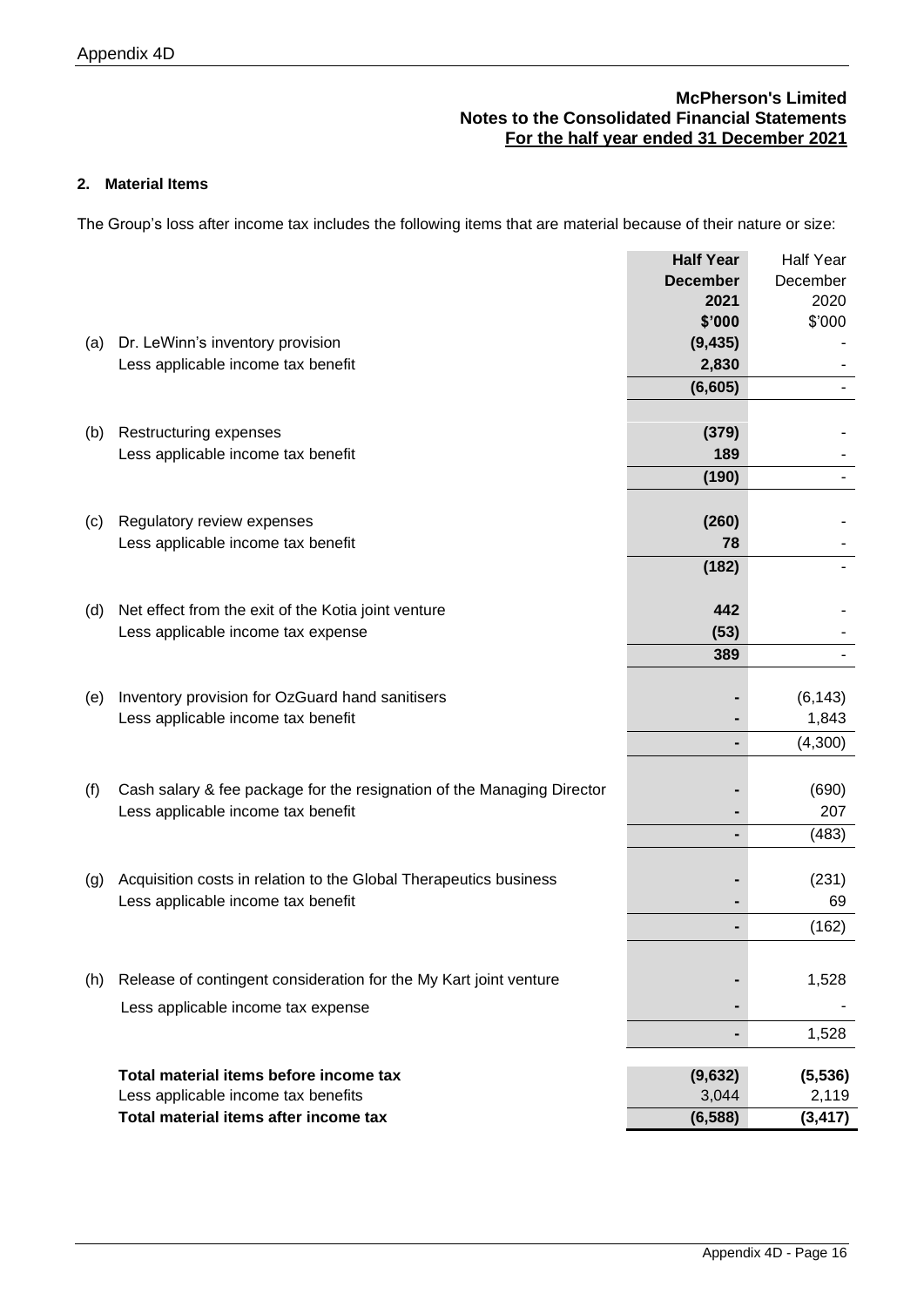### **3. Fair Value Measurement of Financial Instruments**

The Group holds the following financial instruments, which are measured and recognised at fair value at 31 December 2021 and 30 June 2021 on a recurring basis:

|                                          | 31 December 2021 |        |                                   |                        |                   | 30 June 2021              |        |                 |
|------------------------------------------|------------------|--------|-----------------------------------|------------------------|-------------------|---------------------------|--------|-----------------|
| <b>Recurring fair value measurements</b> | \$'000           | \$'000 | Level 1 Level 2 Level 3<br>\$'000 | <b>Total</b><br>\$'000 | Level 1<br>\$'000 | Level 2 Level 3<br>\$'000 | \$'000 | Total<br>\$'000 |
| <b>Financial assets at fair value</b>    |                  |        |                                   |                        |                   |                           |        |                 |
| Derivative financial instruments         |                  | 939    |                                   | 939                    | ۰.                | 16                        | ۰      | 16              |
| Total financial assets at fair value     |                  | 939    |                                   | 939                    | $\blacksquare$    | 16                        |        | 16              |

|                                           | 31 December 2021  |        |                           | 30 June 2021    |                   |             |                           |                 |
|-------------------------------------------|-------------------|--------|---------------------------|-----------------|-------------------|-------------|---------------------------|-----------------|
| <b>Recurring fair value measurements</b>  | Level 1<br>\$'000 | \$'000 | Level 2 Level 3<br>\$'000 | Total<br>\$'000 | Level 1<br>\$'000 | \$'000      | Level 2 Level 3<br>\$'000 | Total<br>\$'000 |
| Financial liabilities at fair value       |                   |        |                           |                 |                   |             |                           |                 |
| Derivative financial instruments          |                   | (665)  |                           | (665)           |                   | $- (1,012)$ |                           | $- (1,012)$     |
| Total financial liabilities at fair value |                   | (665)  |                           | (665)           |                   | $- (1,012)$ |                           | $- (1,012)$     |

AASB 13 *Fair Value Measurement* requires disclosure of fair value measurements by level using the following fair value measurement hierarchy:

Level 1: The fair value of financial instruments traded in active markets is based on quoted market prices at the end of the reporting period.

**Level 2:** The fair value of financial instruments that are not traded in an active market is determined using valuation techniques which maximise the use of observable market data and rely as little as possible on entityspecific estimates. If all significant inputs required to fair value an instrument are observable, the instrument is included in Level 2.

Level 3: If one or more of the significant inputs is not based on observable market data, the instrument is included in Level 3.

The group holds level 2 instruments as at 31 December 2021.

### *Level 2 instruments*

The fair value of the derivative financial instruments is determined using valuation techniques. The Group uses a variety of methods and makes assumptions that are based on market conditions existing at the end of each reporting period. The fair value of forward exchange and option contracts is determined using forward exchange market rates at the end of the reporting period.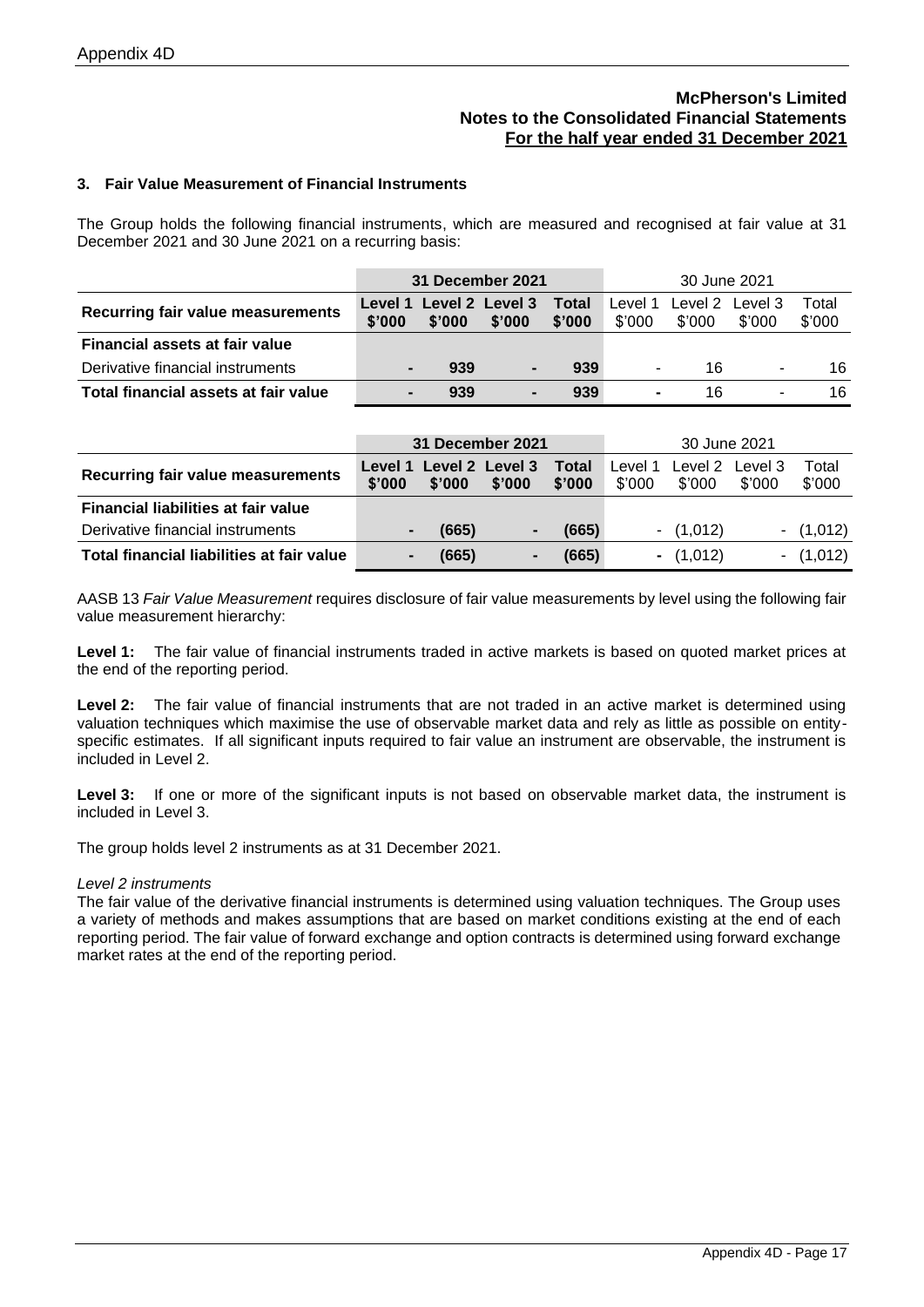### **4. Segment Information**

Historically, segment information reported to the Group's Chief Operating Decision Maker (CEO & Managing Director) was presented by geographic locations (Australia, New Zealand, Rest of the World) for the purpose of resource allocation and assessment of segment performance.

Subsequent to the Operational Review initiatives, the Group established three Commercial Business Units (CBU) in order to drive focused accountability and profitability:

- Australia and New Zealand CBU;
- Health CBU; and
- International CBU.

In the half year ended 31 December 2021, the Group's financial information reported to Group's Chief Operating Decision Maker was presented by CBU, therefore management determined that the reportable segments under AASB 8 are Australia and New Zealand, Health and International.

### **Segment revenues**

Revenues of approximately \$54,850,000 (2021: \$49,913,000) were derived from three (2021: three) external customers, which individually amount to 10% or more of the Group's revenue. These revenues were attributable to the Australia and New Zealand reportable segment.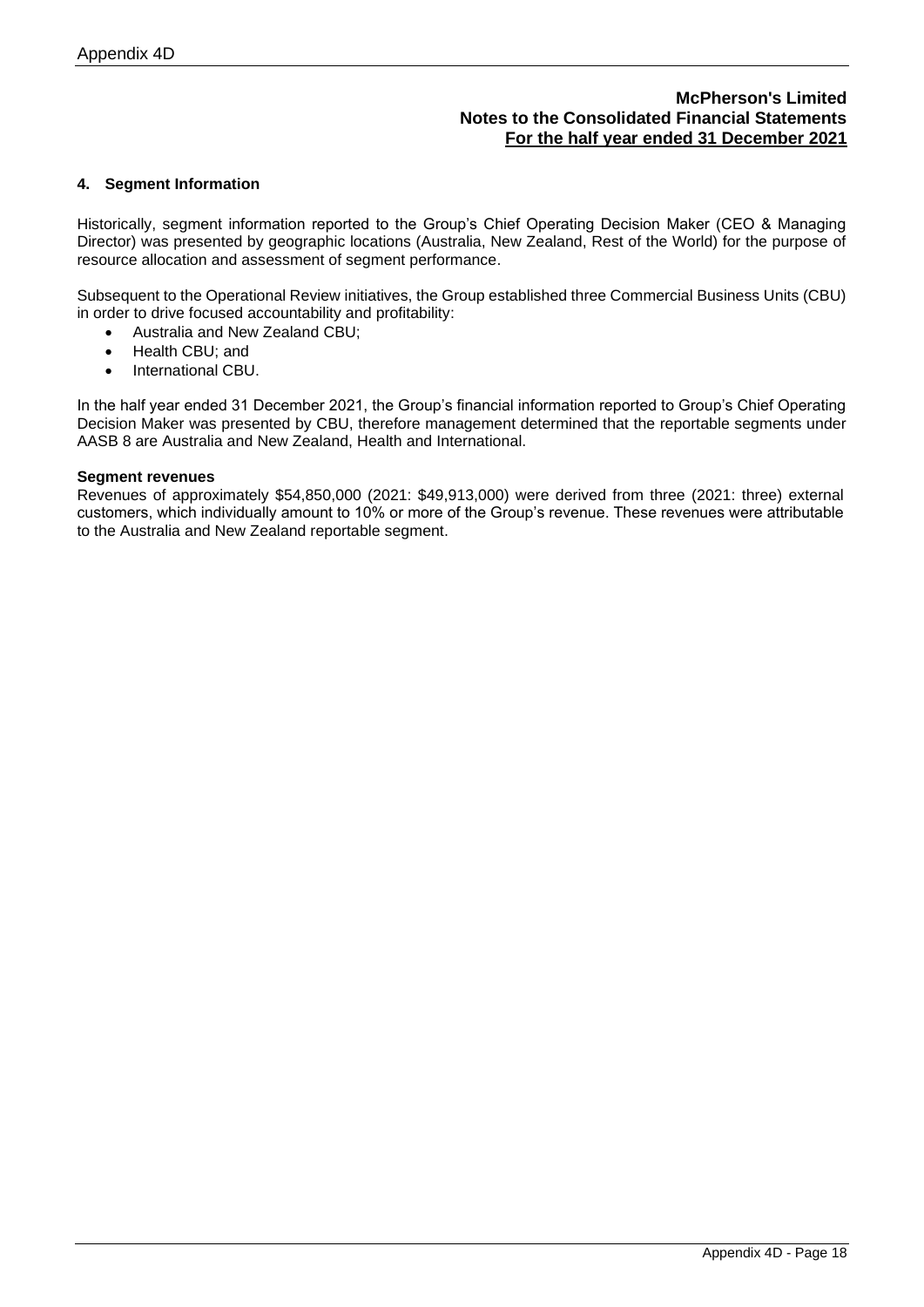### **4. Segment Information (continued)**

### **Segment assets**

Segment assets are allocated based on the assets location. Assets arising from transactions between segments are eliminated on consolidation.

|                                                             | Australia and<br><b>New Zealand</b><br>\$'000 | Health<br>\$'000 | <b>International</b><br>\$'000 | Corporate<br>\$'000 | <b>Consolidated</b><br>\$'000 |
|-------------------------------------------------------------|-----------------------------------------------|------------------|--------------------------------|---------------------|-------------------------------|
| 31 December 2021                                            |                                               |                  |                                |                     |                               |
| Sales to external customers                                 | 96,679                                        | 8,387            | 3,738                          |                     | 108,804                       |
| Inter-segment sales                                         | 411                                           |                  |                                | (411)               |                               |
| Total sales revenue                                         | 97,090                                        | 8,387            | 3,738                          | (411)               | 108,804                       |
| Other income                                                | 53                                            |                  |                                |                     | -60                           |
| Total segment revenue and other income (excluding interest) | 97,143                                        | 8,387            | 3,745                          | (411)               | 108,864                       |
| EBITDA / (LBITDA) before material items                     | 13,406                                        | 286, ا           | (901)                          | (3,787)             | 10,004                        |
| Depreciation and amortisation expense                       | (2,606)                                       | (31)             | (164)                          |                     | (2,801)                       |
| Segment EBIT / (LBIT) before material items                 | 10,800                                        | 1,255            | (1,065)                        | (3,787)             | 7,203                         |
| Material items before tax and borrowing costs               | (379)                                         |                  | (9, 435)                       | 182                 | (9,632)                       |
| Segment EBIT / LBIT including material items                | 10,421                                        | 1,255            | (10, 500)                      | (3,605)             | (2, 429)                      |
| Borrowing costs                                             |                                               |                  |                                |                     | (548)                         |
| Loss before income tax                                      |                                               |                  |                                |                     | (2, 977)                      |
| Income tax benefit                                          |                                               |                  |                                |                     | 833                           |
| Loss after income tax                                       |                                               |                  |                                |                     | (2, 144)                      |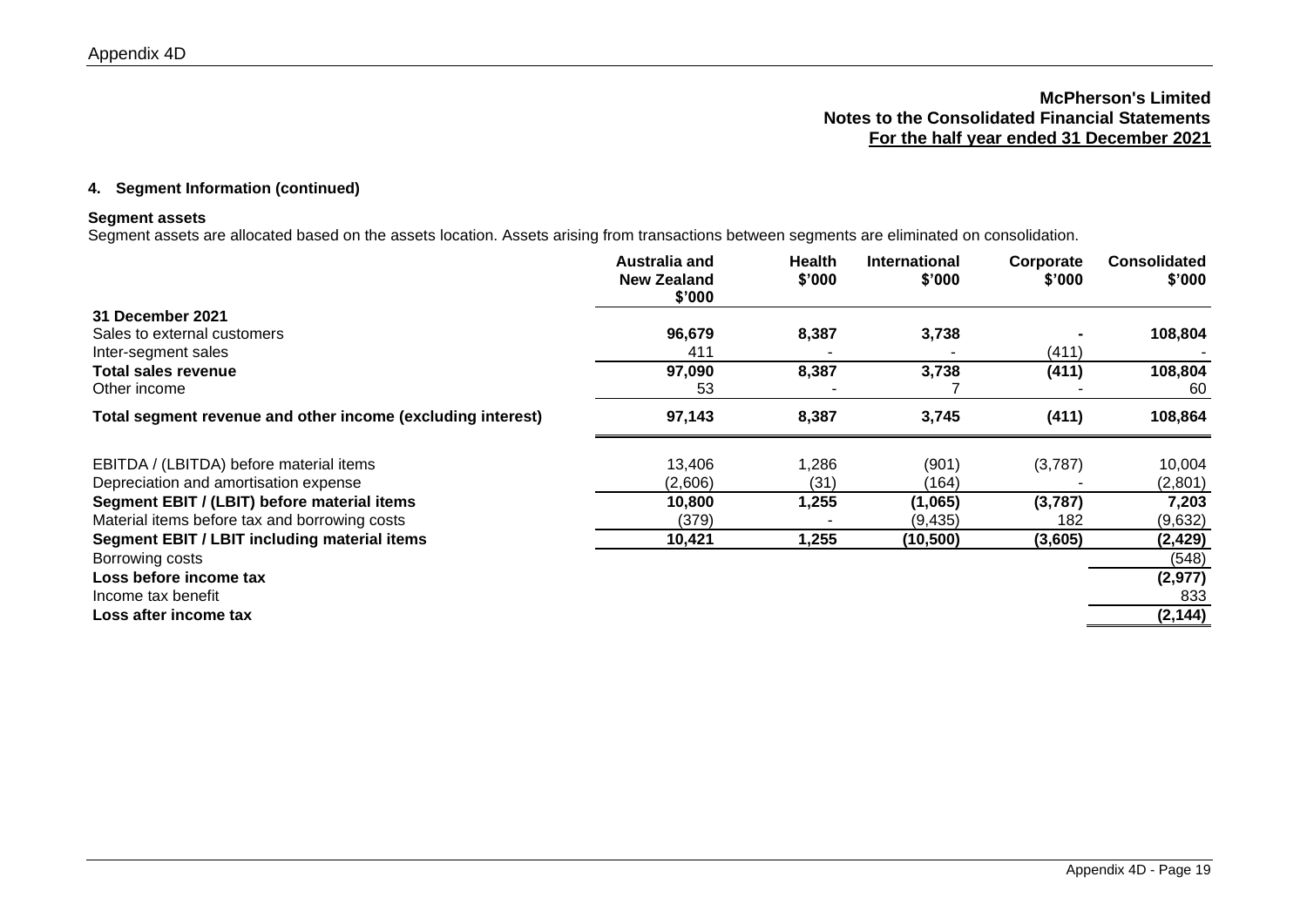### **4. Segment Information (continued)**

|                                                             | Australia and<br><b>New Zealand</b><br>\$'000 | <b>Health</b><br>\$'000 | <b>International</b><br>\$'000 | Corporate<br>\$'000 | <b>Consolidated</b><br>\$'000 |
|-------------------------------------------------------------|-----------------------------------------------|-------------------------|--------------------------------|---------------------|-------------------------------|
| <b>Restated 31 December 2020</b>                            |                                               |                         |                                |                     |                               |
| Sales to external customers                                 | 92,620                                        | 1,329                   | 7,790                          |                     | 101,739                       |
| Inter-segment sales                                         | 398                                           |                         |                                | (398)               |                               |
| <b>Total sales revenue</b>                                  | 93,018                                        | 1,329                   | 7,790                          | (398)               | 101,739                       |
| Other income                                                | 154                                           |                         | 85                             |                     | 239                           |
| Total segment revenue and other income (excluding interest) | 93,172                                        | 1,329                   | 7,875                          | (398)               | 101,978                       |
| EBITDA before material items                                | 13,744                                        | 208                     | (276)                          | (3,526)             | 10,150                        |
| Depreciation and amortisation expense                       | (2, 458)                                      | (8)                     | (186)                          |                     | (2,652)                       |
| <b>Segment EBIT before material items</b>                   | 11,286                                        | 200                     | (462)                          | (3, 526)            | 7,498                         |
| Material items before tax and borrowing costs               | (6, 143)                                      |                         |                                | 607                 | (5,536)                       |
| <b>Segment EBIT including material items</b>                | 5,143                                         | 200                     | (462)                          | (2,919)             | 1,962                         |
| Borrowing costs                                             |                                               |                         |                                |                     | (524)                         |
| Profit before income tax                                    |                                               |                         |                                |                     | 1,438                         |
| Income tax expense                                          |                                               |                         |                                |                     | (387)                         |
| Profit after income tax                                     |                                               |                         |                                |                     | 1,051                         |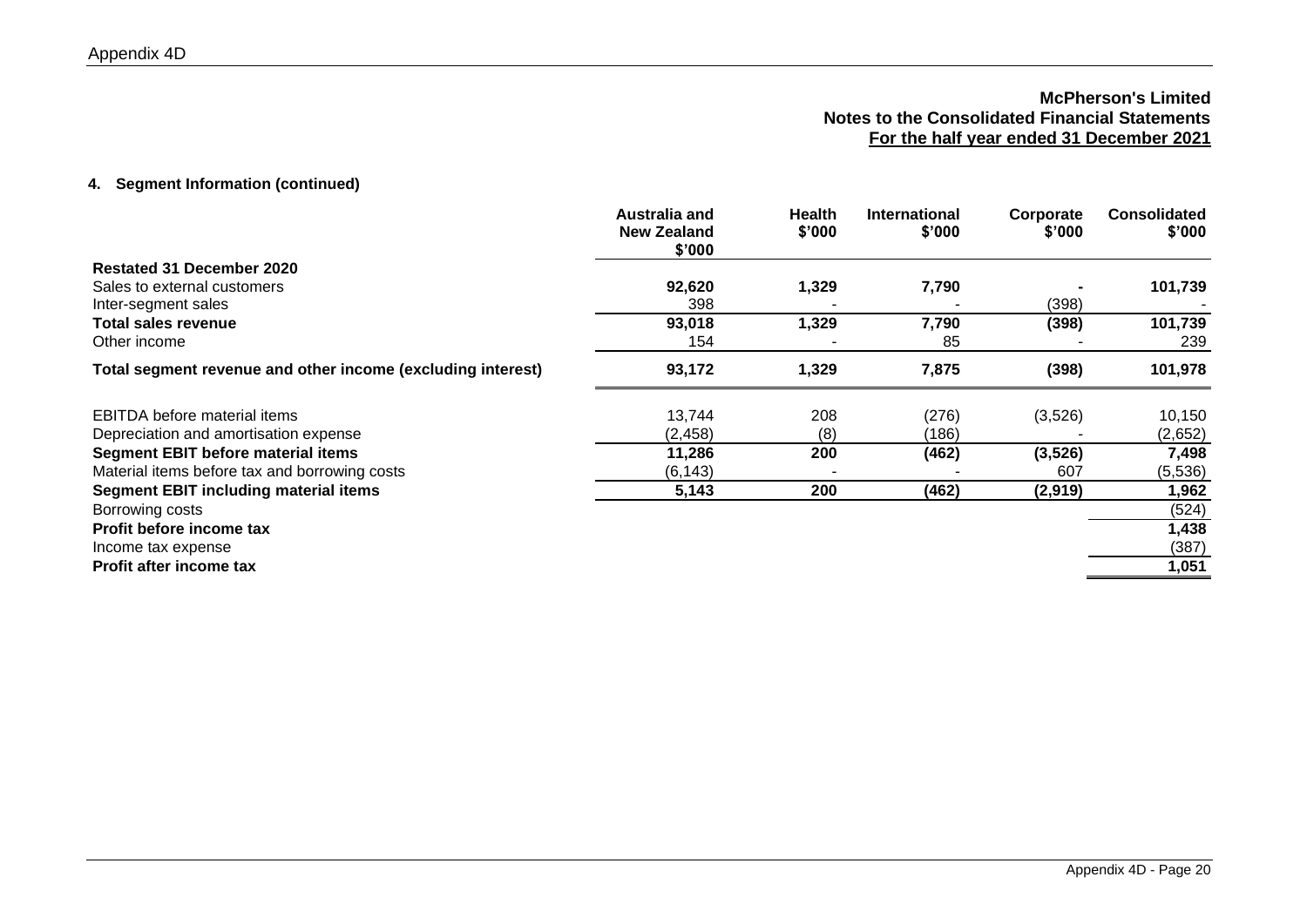# **5. Dividends**

Details of dividends declared or paid during or subsequent to the half year ended 31 December 2021 are as follows: **Half Year** Half Year

|                                                                                                                                                                                                                                                                                                                                                                           | <b>Half Year</b><br><b>December</b><br>2021<br>\$'000 | Halt Year<br>December<br>2020<br>\$'000 |
|---------------------------------------------------------------------------------------------------------------------------------------------------------------------------------------------------------------------------------------------------------------------------------------------------------------------------------------------------------------------------|-------------------------------------------------------|-----------------------------------------|
| Ordinary<br>Final 30 June 2021 dividend of 1.5 cents per fully paid share<br>(2020: 7.0 cents per fully paid share) fully franked at 30%                                                                                                                                                                                                                                  | 1,930                                                 | 7,515                                   |
| Dividends not recognised at the end of the half year<br>Since the end of the half year, the Directors have declared a fully franked<br>interim ordinary dividend of 3.0 cents per fully paid share (2021: 3.5 cents per<br>fully paid share). The aggregate amount of the dividends to be paid on 18<br>March 2022 but not recognised as a liability at half year end is: | 3,859                                                 | 4,494                                   |
| <b>Franked Dividends</b><br>Franked dividends paid after 31 December 2021 will be franked out of existing<br>franking credits. Franking credits available for subsequent reporting periods<br>based on a tax rate of 30% amount to:                                                                                                                                       | 20,799                                                | 23,869                                  |

The above amounts are calculated from the balance of the franking account as at the end of the reporting period, adjusted for franking credits and debits that will arise from the settlement of liabilities or receivables for income tax and dividends after the end of the reporting period.

#### **Dividend Reinvestment Plan (DRP)**

The Company will not be offering a DRP for the interim ordinary dividend in relation to the half year ended 31 December 2021.

### **6. Income Tax**

|                                                                                                 | <b>Half Year</b><br><b>December</b><br>2021<br>\$'000 | Restated<br><b>Half Year</b><br>December<br>2020<br>\$'000 |
|-------------------------------------------------------------------------------------------------|-------------------------------------------------------|------------------------------------------------------------|
| Profit / (loss) before tax                                                                      | (2, 977)                                              | 1,438                                                      |
| Prima facie income tax at 30%                                                                   | (893)                                                 | 431                                                        |
| Tax effect of amounts which are not deductible /<br>(taxable) in<br>calculating taxable income: |                                                       |                                                            |
| Tax rate differences in overseas entities                                                       | (8)                                                   | (111)                                                      |
| Share of net loss of joint ventures                                                             | 52                                                    | 148                                                        |
| Share-based payments expense                                                                    | 14                                                    | 127                                                        |
| New Zealand tax losses not recognised                                                           | 27                                                    |                                                            |
| Release of contingent consideration                                                             |                                                       | (458)                                                      |
| Under / (Over) provision in prior periods                                                       | 16                                                    | 195                                                        |
| Other                                                                                           | (41)                                                  | 55                                                         |
| Income tax expense / (benefit)                                                                  | (833)                                                 | 387                                                        |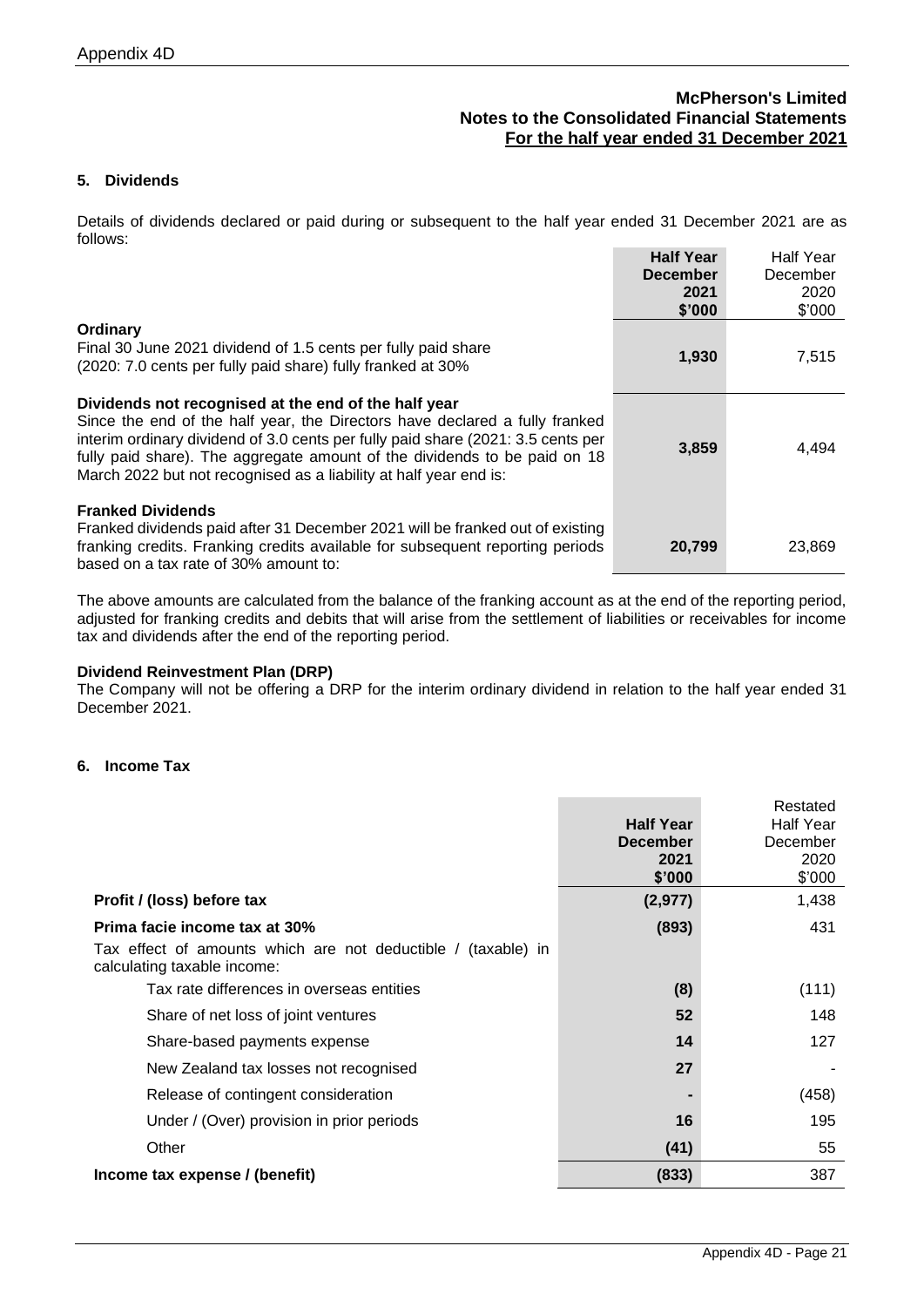### **7. Inventories**

|                                                  | 31 December 2021<br>\$'000 | 30 June 2021<br>\$'000 |
|--------------------------------------------------|----------------------------|------------------------|
|                                                  |                            |                        |
| Raw materials                                    | 6,194                      | 5,575                  |
| Finished goods                                   | 54,950                     | 50,693                 |
| <b>Total inventories</b>                         | 61,144                     | 56,268                 |
| Provision for inventory obsolescence             | (16, 302)                  | (8, 168)               |
| Total inventories, net of obsolescence provision | 44,842                     | 48,100                 |

The increase in inventory provision is mainly due to incremental Dr. LeWinn's excess stock, disclosed in note 2, which is primarily driven by the latest sales forecast with our customer ABM. The inventory provision expense for 1H22 is \$10.5 million (1H21: \$7.3 million) and is captured in the materials and consumables expenses of the consolidated statement of comprehensive income.

### **8. Leases**

|                                            | 31 December 2021<br>\$'000 | 30 June 2021<br>$$^{\prime}000$ |
|--------------------------------------------|----------------------------|---------------------------------|
| <b>Right-of-use assets</b>                 |                            |                                 |
| <b>Buildings</b>                           | 12,549                     | 2,332                           |
| <b>Equipment and Vehicles</b>              | 1,130                      | 1,124                           |
| <b>Total right-of-use assets</b>           | 13,679                     | 3,456                           |
| <b>Lease liabilities</b><br><b>Current</b> |                            |                                 |
| <b>Buildings</b>                           | 3,225                      | 3,825                           |
| <b>Equipment and Vehicles</b>              | 603                        | 535                             |
| <b>Total current lease liabilities</b>     | 3,828                      | 4,360                           |
| Non-current                                |                            |                                 |
| <b>Buildings</b>                           | 10,812                     | 192                             |
| <b>Equipment and Vehicles</b>              | 523                        | 604                             |
| <b>Total non-current lease liabilities</b> | 11,335                     | 796                             |
| <b>Total lease liabilities</b>             | 15,163                     | 5,155                           |
|                                            |                            |                                 |

The increase in right of use assets and lease liabilities related to buildings is primarily driven by the renewal of the Kingsgrove warehouse and office lease for a 5 year term ending 22 June 2027.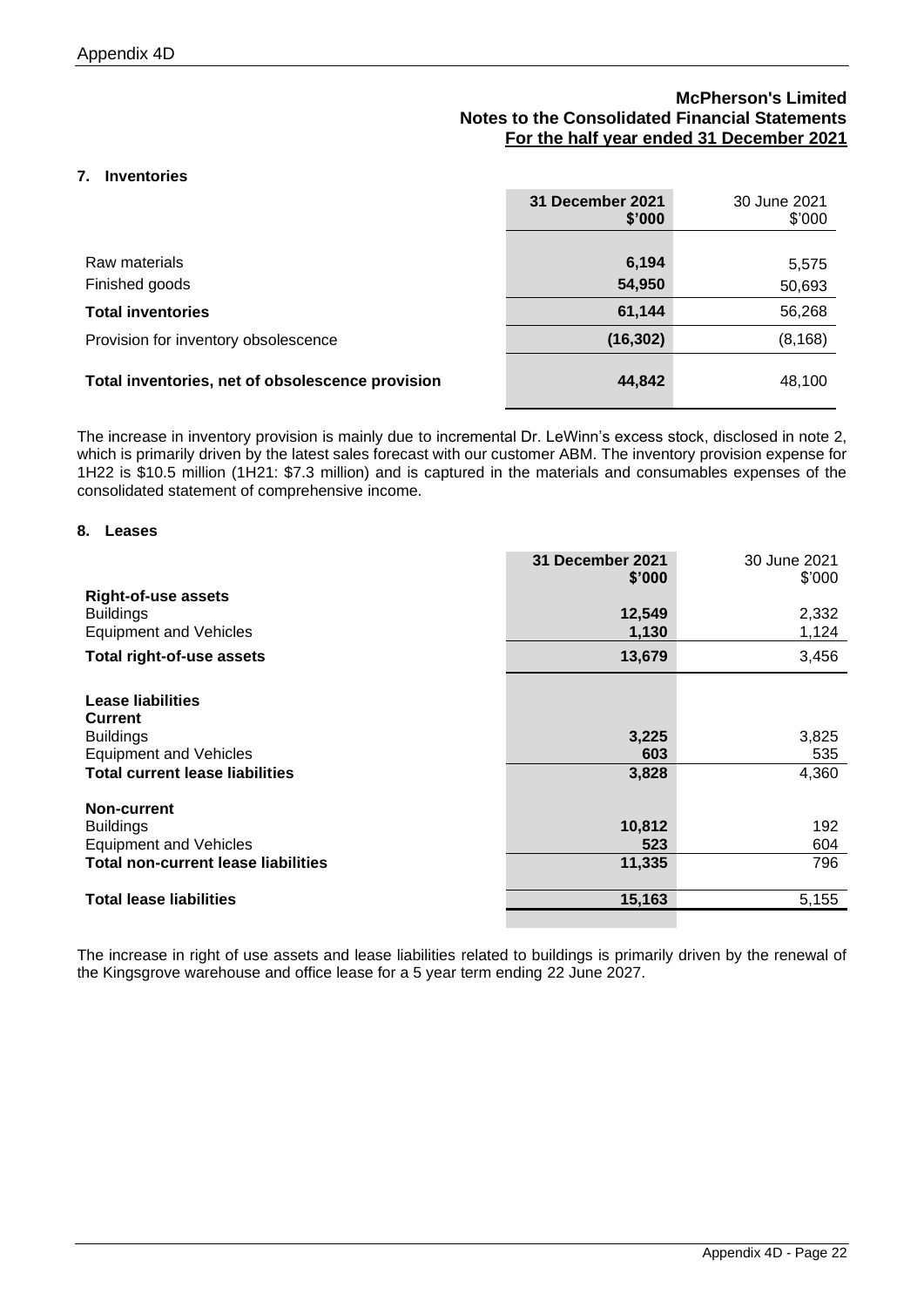### **9. Intangible Assets**

|                          | 31 December 2021<br>\$'000 | Restated<br>30 June 2021<br>\$'000 |
|--------------------------|----------------------------|------------------------------------|
|                          |                            |                                    |
| Goodwill                 | 33,597                     | 33,552                             |
| <b>Brand names</b>       | 53,738                     | 53,713                             |
| Customer relationships   | 2,334                      | 2,503                              |
|                          |                            |                                    |
| Other intangibles        | 8,289                      | 8,200                              |
| Accumulated amortisation | (8,095)                    | (7,900)                            |
| Total other intangibles  | 194                        | 300                                |
| <b>Total intangibles</b> | 89,863                     | 90,068                             |

### **Reconciliations**

Reconciliations of the carrying amounts of each class of intangible assets at the beginning and end of the half year are set out below:

|                                         | Goodwill<br>\$'000 | <b>Brand</b><br>names<br>\$'000 | <b>Customer</b><br>relationships<br>\$'000 | <b>Other</b><br>intangibles<br>\$'000 | Total<br>\$'000 |
|-----------------------------------------|--------------------|---------------------------------|--------------------------------------------|---------------------------------------|-----------------|
| Restated carrying amount at 1 July 2021 | 33,552             | 53,713                          | 2,503                                      | 300                                   | 90,068          |
|                                         |                    |                                 |                                            |                                       |                 |
| Additions                               |                    | 25                              |                                            | 57                                    | 82              |
| Amortisation charge                     |                    |                                 | (169)                                      | (163)                                 | (332)           |
| Foreign currency exchange differences   | 45                 | ۰                               |                                            | ۰                                     | 45              |
|                                         |                    |                                 |                                            |                                       |                 |
| Carrying amount at 31 December 2021     | 33,597             | 53,738                          | 2,334                                      | 194                                   | 89,863          |

Acquired brand names are not amortised under AASB 138 Intangible Assets as Directors consider these to have an indefinite life. These brand names are subject to regular impairment tests.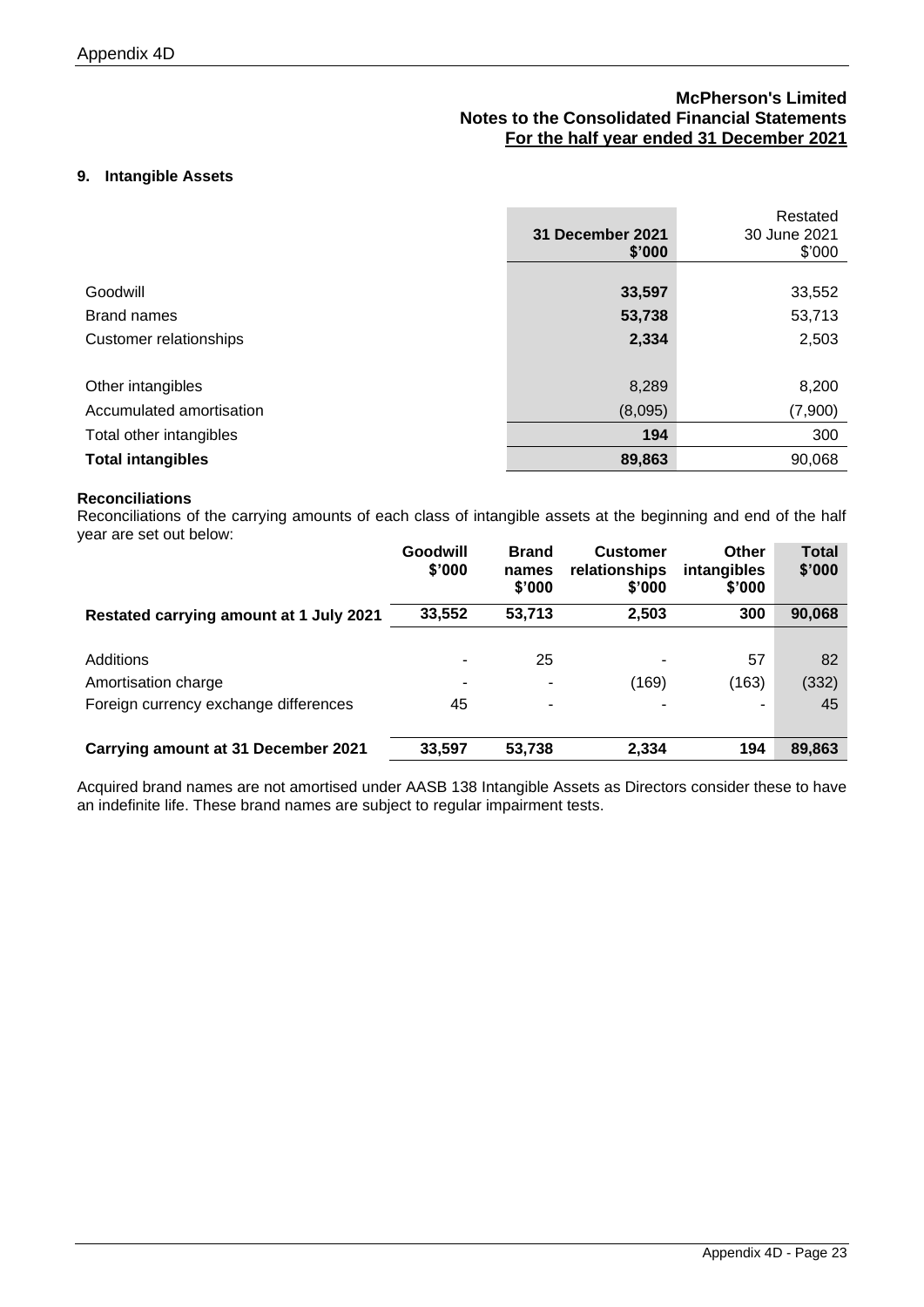### **9. Intangible Assets (continued)**

#### **Impairment testing**

#### **Goodwill**

In prior period, the Group's goodwill was allocated to the Australian cash generating unit (CGU).

As disclosed in note 4, the Group determined in the half year ended 31 December 2021 that its reportable segments are Australia and New Zealand, Health and International. However, AASB 136 *Impairment of Assets* requires that a CGU cannot be larger than an operating segment, and therefore, the Group assessed that it includes three CGUs (Australia and New Zealand, Health and International), and allocated goodwill to the following CGUs:

|                                 | 31 December 2021<br>\$'000 | 30 June 2021<br>\$'000 |
|---------------------------------|----------------------------|------------------------|
| <b>FY21 CGU</b>                 |                            |                        |
| Australia                       | n/a                        | 33,552                 |
| <b>FY22 CGU</b>                 |                            |                        |
| Australia and New Zealand (ANZ) | 15,710                     | n/a                    |
| Health                          | 17,887                     | n/a                    |
| <b>Total</b>                    | 33,597                     | 33,552                 |

The recoverable amount of a CGU is determined based on a value-in-use calculation. The value-in-use calculation includes cash flow projections based on the Board approved 2022 forecast covering a one year period. Cash flows beyond the year one period are extrapolated using estimated growth rates from the Board approved Group's five-year plan. In performing the value-in-use calculations for the CGU, the Group has applied a post-tax discount rate to discount the forecast attributable post-tax cash flows.

The assumptions used in the value-in-use calculation of the CGUs are set out below:

|             | 31 December 2021            |                                |                              | 30 June 2021                |                                                                  |                 |                              |                             |
|-------------|-----------------------------|--------------------------------|------------------------------|-----------------------------|------------------------------------------------------------------|-----------------|------------------------------|-----------------------------|
| <b>CGUs</b> | <b>EBIT growth</b><br>rates | <b>Terminal</b><br>growth rate | Post-Tax<br>discount<br>rate | Pre-Tax<br>discount<br>rate | <b>EBIT growth</b><br>rates Year 2 growth rate<br><b>Onwards</b> | <b>Terminal</b> | Post-Tax<br>discount<br>rate | Pre-Tax<br>discount<br>rate |
| Australia   | n/a                         | n/a                            | n/a                          | n/a                         | 2.0%                                                             | 2.0%            | $10.0\%$                     | 13.7%                       |
| <b>ANZ</b>  | $8.0\% - 25.0\%$            | 2.0%                           | 10.0%                        | 13.7%                       | n/a                                                              | n/a             | n/a                          | n/a                         |
| Health      | $5.0\% - 11.0\%$            | 2.0%                           | 10.0%                        | 13.7%                       | n/a                                                              | n/a             | n/a                          | n/a                         |

#### *Impact of possible changes in key assumptions*

If the year one projected EBIT were 5.0% below the current estimates used in the value-in-use calculation, no impairment charge would arise.

If the annual growth rates of years 2 to 5 in the value-in-use calculation were to be 1.0% lower than management's estimates, no impairment charge would arise.

If the terminal year growth rate used in the value-in-use calculation were to be 1.0% lower than management's estimates, no impairment charge would arise.

If the post tax discount rate used in the value-in-use calculation was to be 0.5% higher than management's estimates, no impairment charge would arise.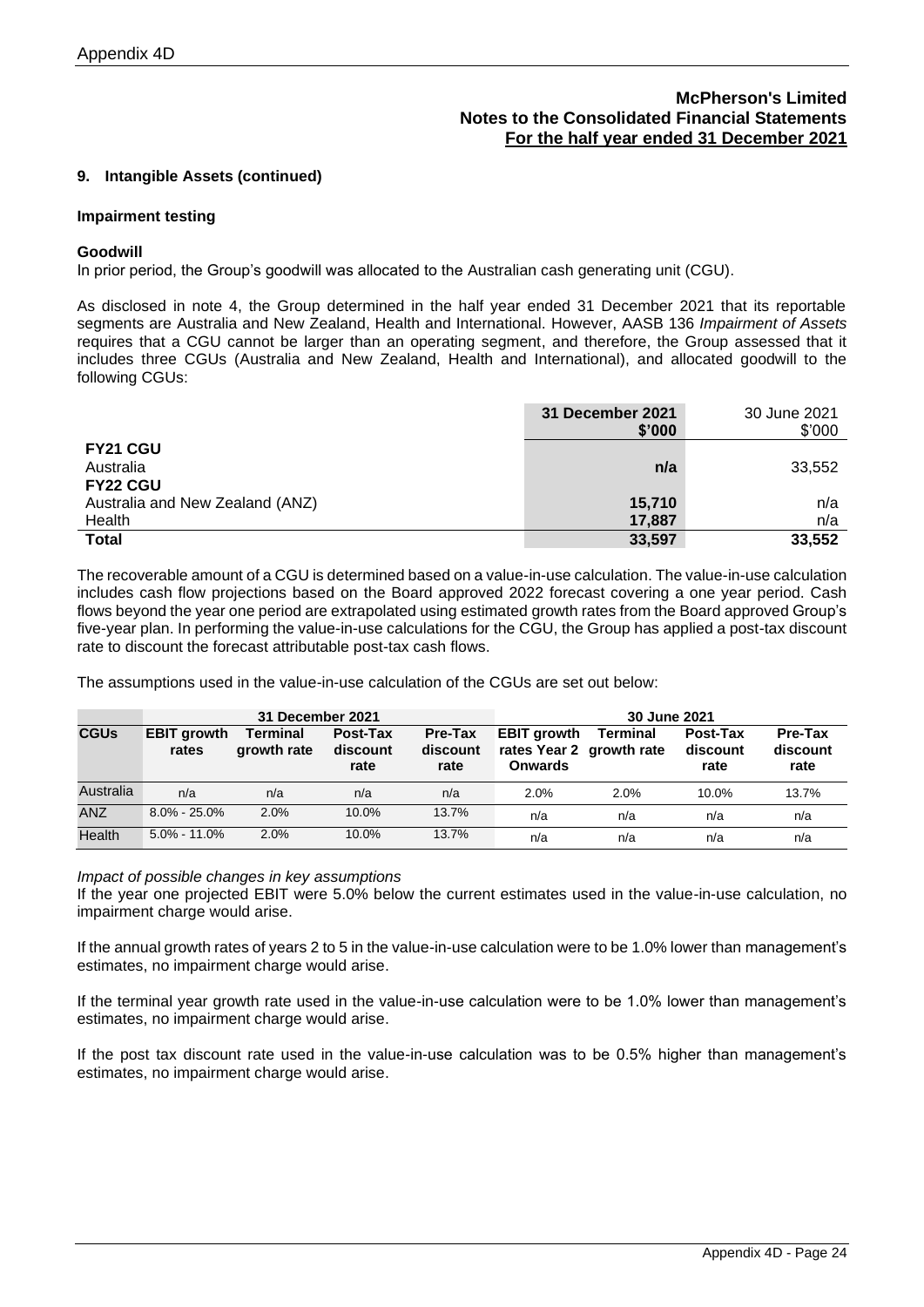### **9. Intangible Assets (continued)**

#### **Impairment testing (continued)**

#### **Brand names**

Brand names are tested for impairment on an individual basis annually and more frequently if events or changes in circumstances indicate that they might be impaired. The recoverable amount of a brand name is determined based on the higher of value-in-use or fair value less costs to sell calculations.

The value-in-use calculations are prepared using a discounted cash flow analysis of the future net contribution expected to be generated by the brand, which is based on the Board approved forecast covering a one year period. Cash flows beyond the year one period are extrapolated using estimated growth rates from the Board approved Group's five-year plan. In performing the value-in-use calculations the Group has applied a post-tax discount rate to discount the forecast future attributable post-tax cash flows.

The carrying values of the purchased brand names are:

|                            | 31 December 2021<br>\$'000 | 30 June 2021<br>\$'000 |
|----------------------------|----------------------------|------------------------|
|                            |                            |                        |
| Multix                     | 20,166                     | 20,166                 |
| Manicare                   | 9,366                      | 9,366                  |
| Dr. LeWinn's               | 5,719                      | 5,719                  |
| Maseur                     | 5,061                      | 5,061                  |
| <b>Fusion Health</b>       | 4,200                      | 4,200                  |
| <b>Swisspers</b>           | 4,156                      | 4,156                  |
| <b>Oriental Botanicals</b> | 1,100                      | 1,100                  |
| Other brand names          | 3,970                      | 3,945                  |
| <b>Total brand names</b>   | 53,738                     | 53,713                 |

The assumptions used in the value-in-use calculations are set out below.

|                                         | 31 December 2021 | 30 June 2021    |
|-----------------------------------------|------------------|-----------------|
| Annual margin contribution growth rates | $1.0\% - 10.2\%$ | $1.0\% - 7.8\%$ |
| Terminal year growth rates              | $2.0\%$          | $1.0\% - 3.0\%$ |
| Post-tax discount rates                 | $10.0\%$         | $10.0\%$        |
| Pre-tax discount rates                  | 13.7%            | 13.7%           |

#### *Impact of possible changes in key assumptions (continued)*

If the year one projected sales by brand were 10.0% below the current estimates used in the value-in-use calculations, no brand name impairment charge would arise.

If the year one contribution margin percentages were 2.0% below the current estimates used in the value-in-use calculations, no brand name impairment charge would arise.

If the terminal year growth rates used in the value-in-use calculations were to be 1.0% lower than management's estimates, no brand name impairment charge would arise.

If the post tax discount rate used in the value-in-use calculations was to be 0.5% higher than management's estimates, no brand name impairment charge would arise.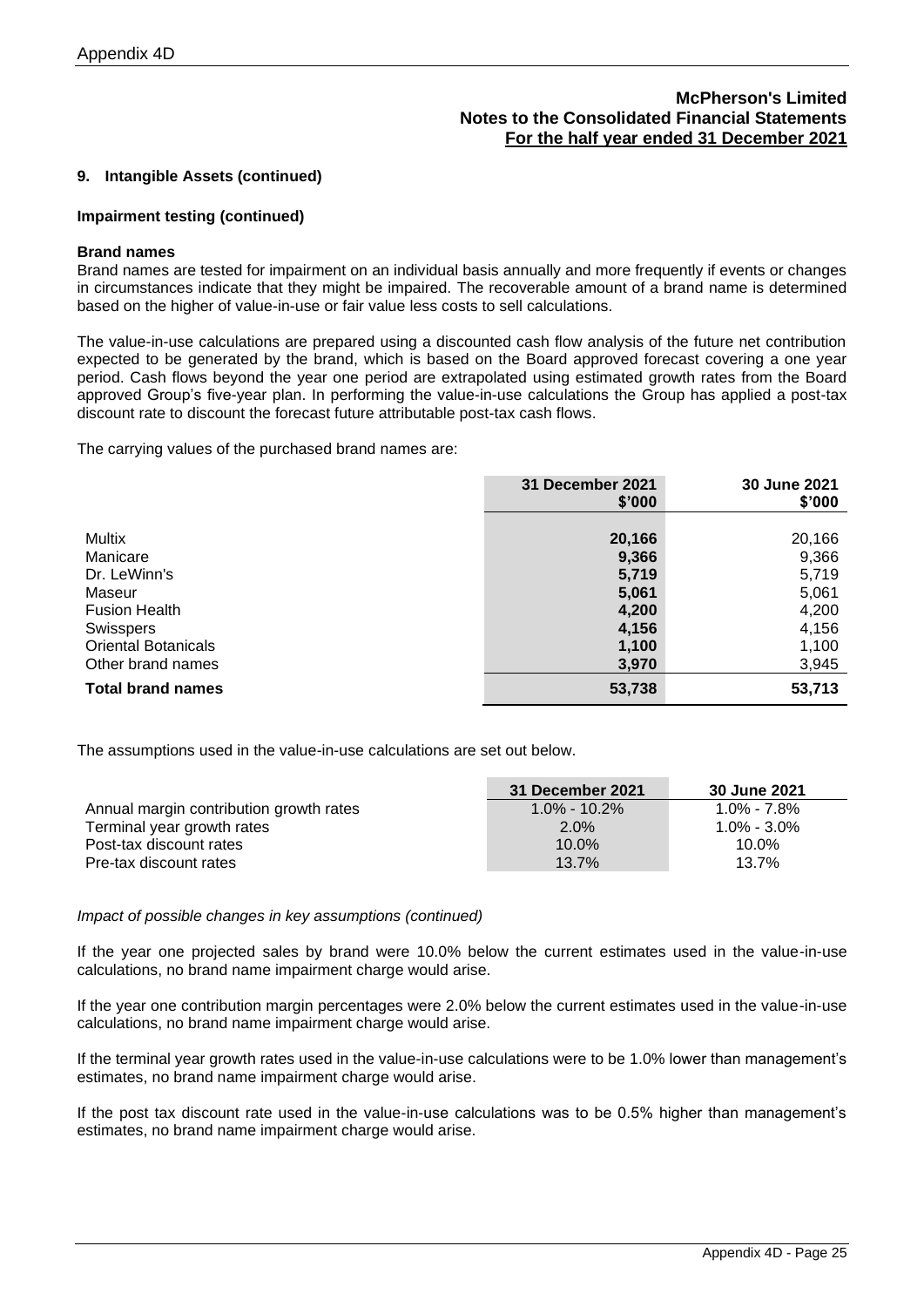### **10. Borrowings**

|                                         | 31 December 2021<br>\$'000 | 30 June 2021<br>\$'000 |
|-----------------------------------------|----------------------------|------------------------|
| Bank loan (secured)<br>Debt issue costs | 19,000<br>(170)            | 16,000<br>(227)        |
| <b>Total non-current borrowings</b>     | 18,830                     | 15,773                 |
| <b>Total borrowings</b>                 | 18,830                     | 15,773                 |

The Group's three-year facility, denominated in Australian dollars, has a facility limit of \$47.5 million (2020: \$47.5 million) and expires in June 2023. This facility comprises three tranches:

- \$35.0 million revolving working capital facility;
- \$10.0 million acquisition facility; and
- \$2.5 million documentary facility, covering the Group's bank guarantee and letters of credit requirements.

Drawings under the \$35.0 million working capital tranche of the facility are required to be backed by eligible trade debtor and inventory assets. In addition to the three-year \$47.5 million facility, the Group holds a \$5 million overdraft facility (2021: \$5 million).

As at 31 December 2021, the Group was compliant with its debt covenants:

- Secured leverage ratio must not exceed 2.50 times;
- Interest cover ratio must be at least 3.50 times; and
- Total shareholder funds must not be less than \$70,000,000.

#### **Maturity profile of the Group's borrowings**

The table below analyses the Group's borrowings into relevant maturity groupings based on the remaining period at balance date to the contractual maturity date. The amounts disclosed are the contractual undiscounted cash flows.

| \$'000                                               | Less than<br>1 Year | <b>Between</b><br>1&2<br>Years | <b>Between</b><br>2 & 3<br>Years | <b>Between</b><br>4 & 6<br>Years | Total<br><b>Contractual</b><br><b>Cash Flows</b> | <b>Carrying</b><br>Amount |
|------------------------------------------------------|---------------------|--------------------------------|----------------------------------|----------------------------------|--------------------------------------------------|---------------------------|
| 31 December 2021                                     |                     |                                |                                  |                                  |                                                  |                           |
| Payables                                             | 20,901              |                                |                                  |                                  | 20,901                                           | 20,901                    |
| <b>Borrowings</b>                                    | 187                 | 19,187                         |                                  | $\blacksquare$                   | 19,374                                           | 18,830                    |
| Lease liabilities                                    | 3,832               | 3,517                          | 2,735                            | 5,842                            | 15,926                                           | 15,163                    |
| <b>Total non-derivative</b><br>financial liabilities | 24,920              | 22,704                         | 2,735                            | 5,842                            | 56,201                                           | 54,894                    |
| 30 June 2021                                         |                     |                                |                                  |                                  |                                                  |                           |
| Payables                                             | 42,043              |                                |                                  |                                  | 42,043                                           | 42,043                    |
| <b>Borrowings</b>                                    | 176                 | 16,176                         |                                  | ۰                                | 16,352                                           | 15,773                    |
| Lease liabilities                                    | 4,204               | 999                            | 391                              | 53                               | 5,647                                            | 5,156                     |
| <b>Total non-derivative</b><br>financial liabilities | 46,423              | 17,175                         | 391                              | 53                               | 64,042                                           | 62,972                    |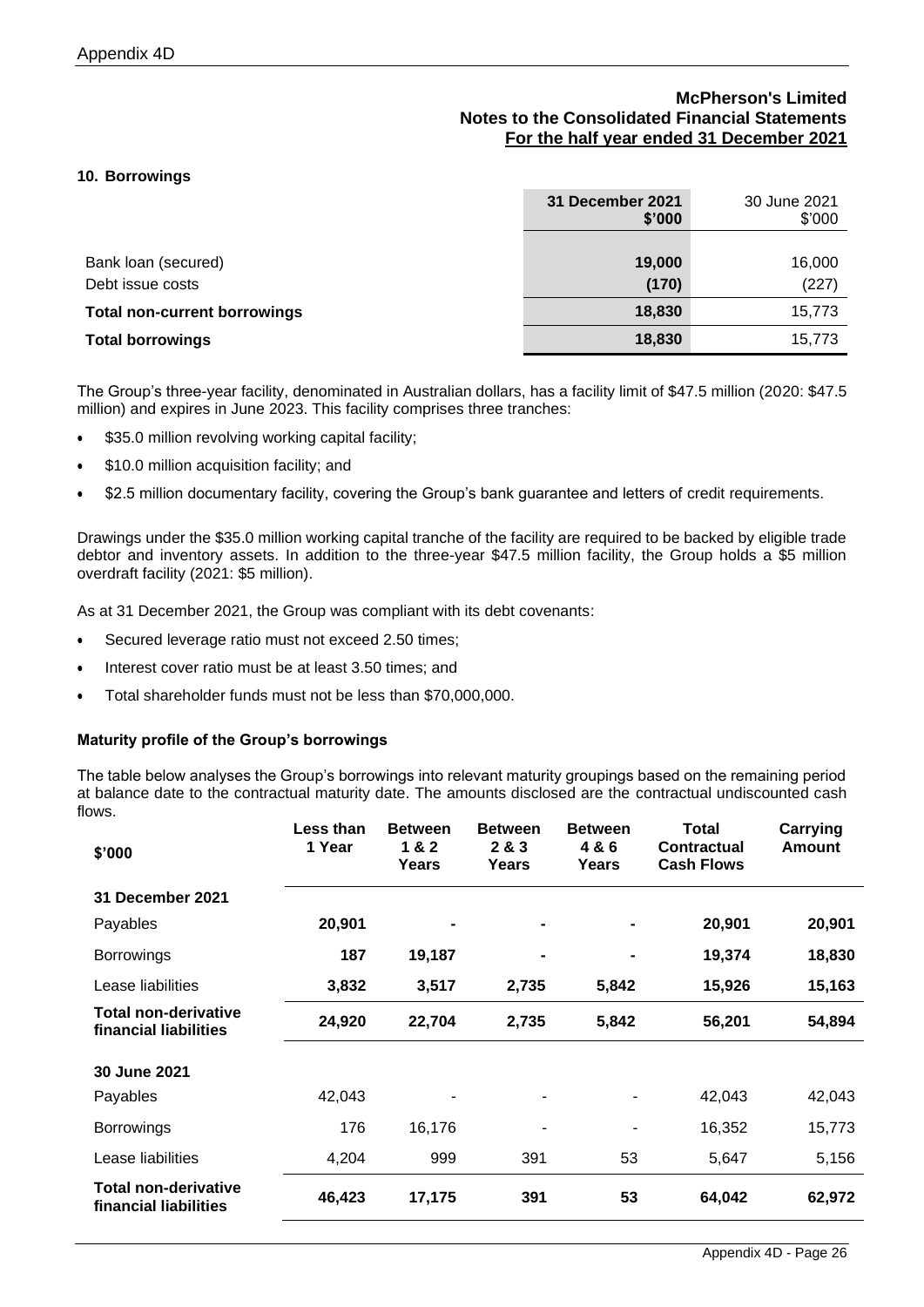# **11. Contributed Equity**

|                                             |                                                                              | <b>31 December 2021</b>    | \$'000       |                   | 30 June 2021<br>\$'000 |
|---------------------------------------------|------------------------------------------------------------------------------|----------------------------|--------------|-------------------|------------------------|
| Issued and paid up capital:                 |                                                                              |                            |              |                   |                        |
|                                             | 128,648,100 (June 2021: 128,403,460) fully paid ordinary shares              |                            | 206,640      |                   | 206,363                |
| Movements in ordinary share capital<br>Date | <b>Details</b>                                                               | Number of<br><b>Shares</b> | <b>Share</b> | <b>Price</b><br>S | \$'000                 |
| 1 July 2021                                 | <b>Opening balance</b>                                                       | 128,403,460                |              |                   | 206,363                |
| 31 August 2021                              | <b>Employee Shares Scheme</b>                                                | 244,640                    |              | 1.13              | 278                    |
|                                             | Transactions costs associated with shares issued                             |                            |              |                   | (2)                    |
|                                             | Tax effect of share issue transaction costs<br>recognised directly in equity |                            |              |                   | 1                      |
| 31 December 2021                            | <b>Closing Balance</b>                                                       | 128,648,100                |              |                   | 206,640                |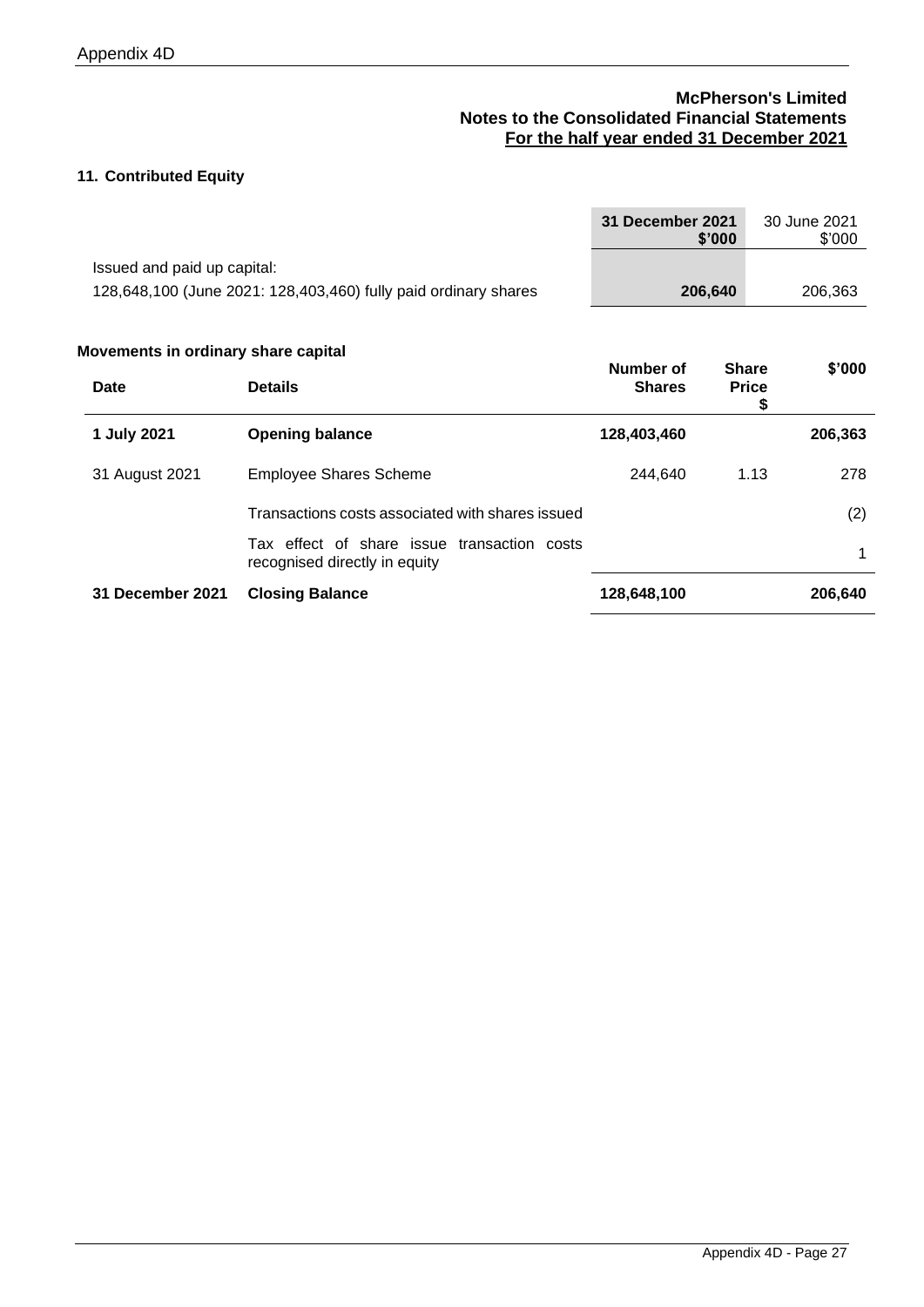### **12. Earnings Per Share**

|                                                     | <b>Half Year</b><br>December 2021<br><b>Cents</b> | Restated<br>Half Year<br>December 2020<br>Cents |
|-----------------------------------------------------|---------------------------------------------------|-------------------------------------------------|
|                                                     |                                                   |                                                 |
| Basic earnings / (loss) per share                   | (1.7)                                             | 0.9                                             |
| Diluted earnings / (loss) per share                 | (1.7)                                             | 0.9                                             |
|                                                     |                                                   |                                                 |
| Basic earnings per share excluding material items   | 3.5                                               | 3.9                                             |
| Diluted earnings per share excluding material items | 3.4                                               | 3.9                                             |

### **Weighted average number of shares used as the denominator**

|                                                                                                                                                             | <b>Half Year</b><br>December 2021      | Half Year<br>December 2020      |
|-------------------------------------------------------------------------------------------------------------------------------------------------------------|----------------------------------------|---------------------------------|
| Weighted average number of ordinary shares used as the<br>denominator in calculating basic earnings per share                                               | <b>Number of shares</b><br>128,567,000 | Number of shares<br>114,099,234 |
| Adjustments for calculation of diluted earnings per share:                                                                                                  |                                        |                                 |
| Commencement and performance rights granted to<br>the former Managing Director                                                                              | 803,000                                | 213,000                         |
| Shares estimated to be issued under employee<br>share scheme are dilutive and therefore are<br>included in the calculation of diluted earnings per<br>share | 321,087                                | 192,965                         |
| Weighted average number of ordinary shares and<br>potential ordinary shares used as the denominator in<br>calculating diluted earnings per share            | 129,691,087                            | 114,505,199                     |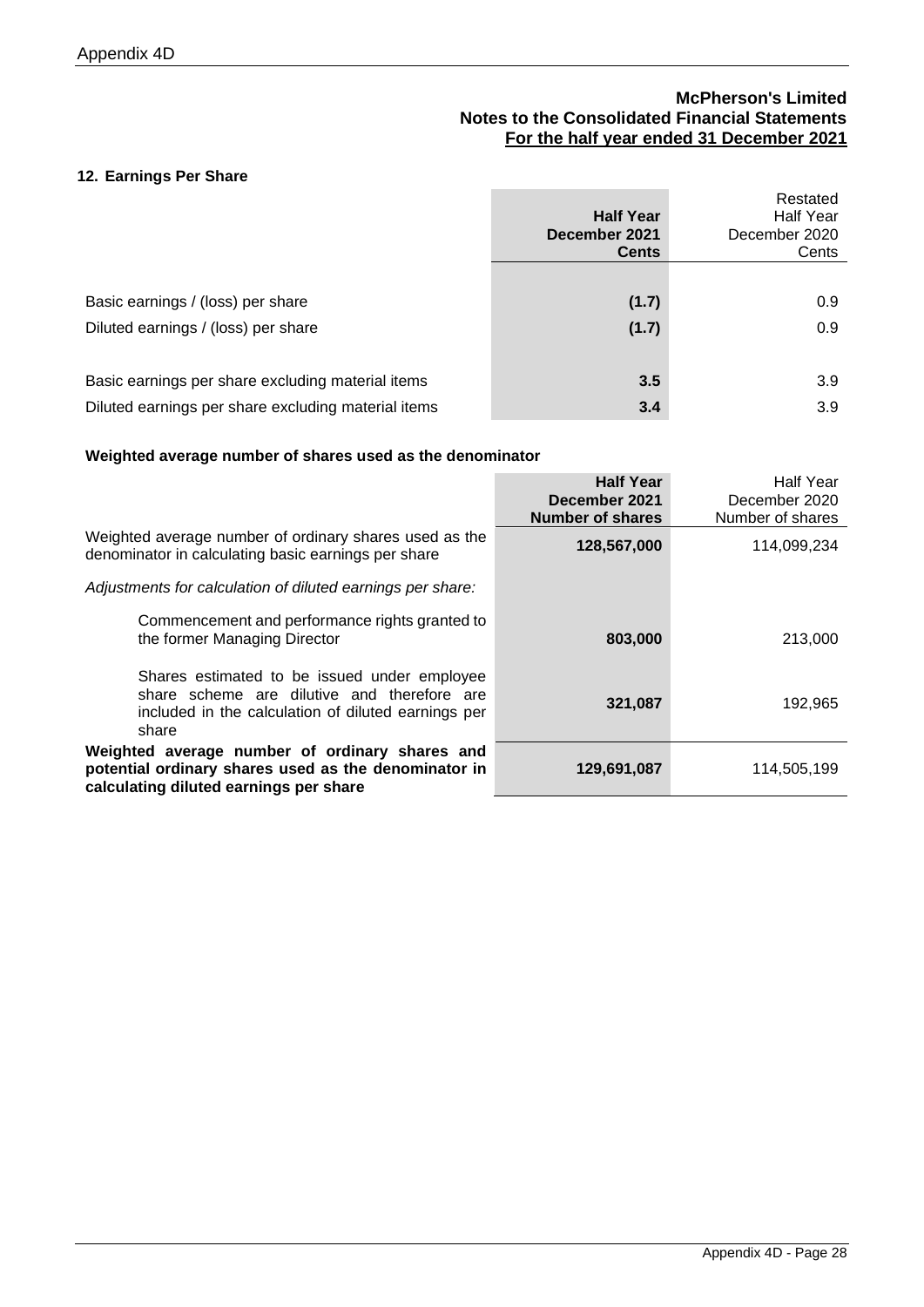### **13. Related parties**

### **(a) Transactions with controlled entities**

Transactions between McPherson's Limited and its controlled entities in the Group during the year consisted of:

- Amounts advanced to and by McPherson's Limited
- Amounts repaid to McPherson's Limited
- Amounts borrowed by McPherson's Limited
- Payment and receipt of interest on certain advances at prevailing rates
- Payment of dividends to McPherson's Limited
- Receipt and payment of tax, rent, management and license fees

Balances and transactions between McPherson's Limited and its controlled entities have been eliminated on consolidation and are not disclosed in this note. Details of transactions between the Group and other related parties are disclosed below.

### **(b) Transactions with joint ventures**

| <b>Half Year</b> | <b>Half Year</b> |
|------------------|------------------|
|                  |                  |
| <b>December</b>  | December         |
| 2021             | 2020             |
| \$'000           | \$'000           |
| (245)            | (588)            |
| (672)            | (556)            |
| 67               | 383              |
| 245              | 431              |
|                  |                  |

#### **(c) Terms and conditions**

Transactions with related parties are on an arm's length basis. Receivable amounts outstanding, other than loans, are repayable in cash and are due to be settled within two months of balance date. Outstanding loans are unsecured and do not have a specified repayment date.

#### **14. Contingent Liabilities**

From time to time, the Group is subject to claims and litigation during the normal course of business. The Board has given consideration to such matters, which are or may be subject to litigation at year end and, is of the opinion that no material liability exists other than specifically provided in these financial statements.

#### **15. Subsequent Events**

There has not arisen in the interval between the end of the half year and the date of this report, any item, transaction or event, of a material and unusual nature likely to significantly affect the operations of the Group, the results of those operations, or the state of affairs of the Group, in future financial years.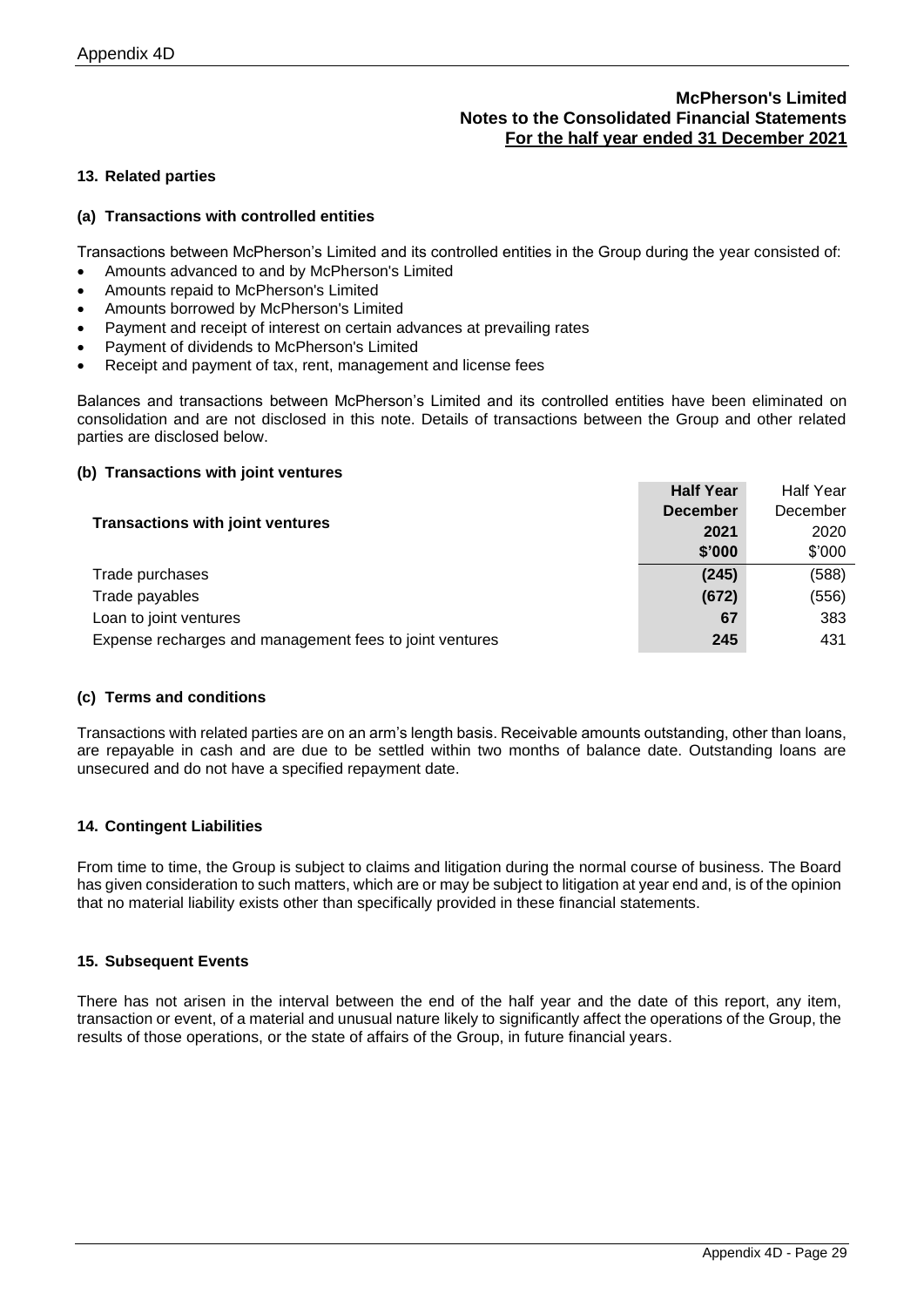### **McPherson's Limited and Controlled Entities Directors' Declaration**

In the Directors' opinion:

- (a) the financial statements and notes set out on pages 7 to 29 are in accordance with the *Corporations Act 2001*, including:
	- (i) complying with Accounting Standards, the *Corporations Regulations 2001* and other mandatory professional reporting requirements; and
	- (ii) giving a true and fair view of the consolidated entity's financial position as at 31 December 2021 and of its performance for the half year ended on that date; and
- (b) there are reasonable grounds to believe that McPherson's Limited will be able to pay its debts as and when they become due and payable.

This declaration is made in accordance with a resolution of the Directors.

**A. Mervis G. Peck** 23 February 2022 23 February 2022

Aimsfruh

Chairman Managing Director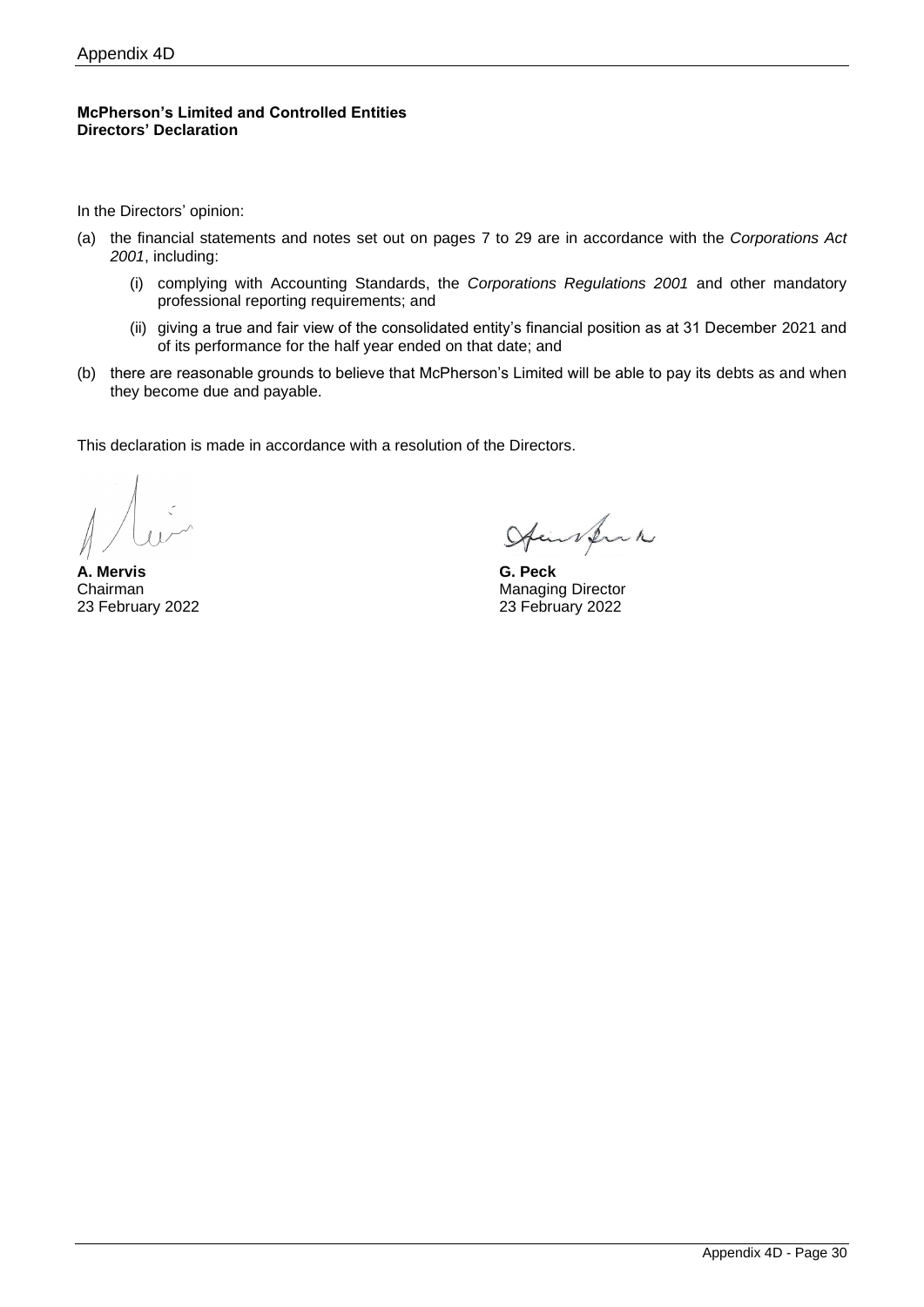

# Independent auditor's review report to the members of McPherson's Limited

# **Report on the half-year financial report**

# **Conclusion**

We have reviewed the half-year financial report of McPherson's Limited (the Company) and the entities it controlled during the half-year (together the Group), which comprises the consolidated balance sheet as at 31 December 2021, the consolidated statement of comprehensive income, consolidated statement of changes in equity and consolidated statement of cash flows for the half-year ended on that date, significant accounting policies and explanatory notes and the directors' declaration.

Based on our review, which is not an audit, we have not become aware of any matter that makes us believe that the accompanying half-year financial report of McPherson's Limited does not comply with the *Corporations Act 2001* including:

- 1. giving a true and fair view of the Group's financial position as at 31 December 2021 and of its performance for the half-year ended on that date
- 2. complying with Accounting Standard AASB 134 *Interim Financial Reporting* and the *Corporations Regulations 2001*.

# **Basis for conclusion**

We conducted our review in accordance with ASRE 2410 *Review of a Financial Report Performed by the Independent Auditor of the Entity* (ASRE 2410). Our responsibilities are further described in the *Auditor's responsibilities for the review of the half-year financial report* section of our report.

We are independent of the Group in accordance with the auditor independence requirements of the *Corporations Act 2001* and the ethical requirements of the Accounting Professional & Ethical Standards Board's APES 110 *Code of Ethics for Professional Accountants (including Independence Standards)* (the Code) that are relevant to the audit of the annual financial report in Australia. We have also fulfilled our other ethical responsibilities in accordance with the Code.

### **Responsibilities of the directors for the half-year financial report**

The directors of the Company are responsible for the preparation of the half-year financial report that gives a true and fair view in accordance with Australian Accounting Standards and the Corporations Act 2001 and for such internal control as the directors determine is necessary to enable the preparation of the half-year financial report that gives a true and fair view and is free from material misstatement whether due to fraud or error.

PricewaterhouseCoopers, ABN 52 780 433 757

One International Towers Sydney, Watermans Quay, Barangaroo, GPO BOX 2650, SYDNEY NSW 2001 T: +61 2 8266 0000, F: +61 2 8266 9999

Level 11, 1PSQ, 169 Macquarie Street, Parramatta NSW 2150, PO Box 1155 Parramatta NSW 2124 T: +61 2 9659 2476, F: +61 2 8266 9999